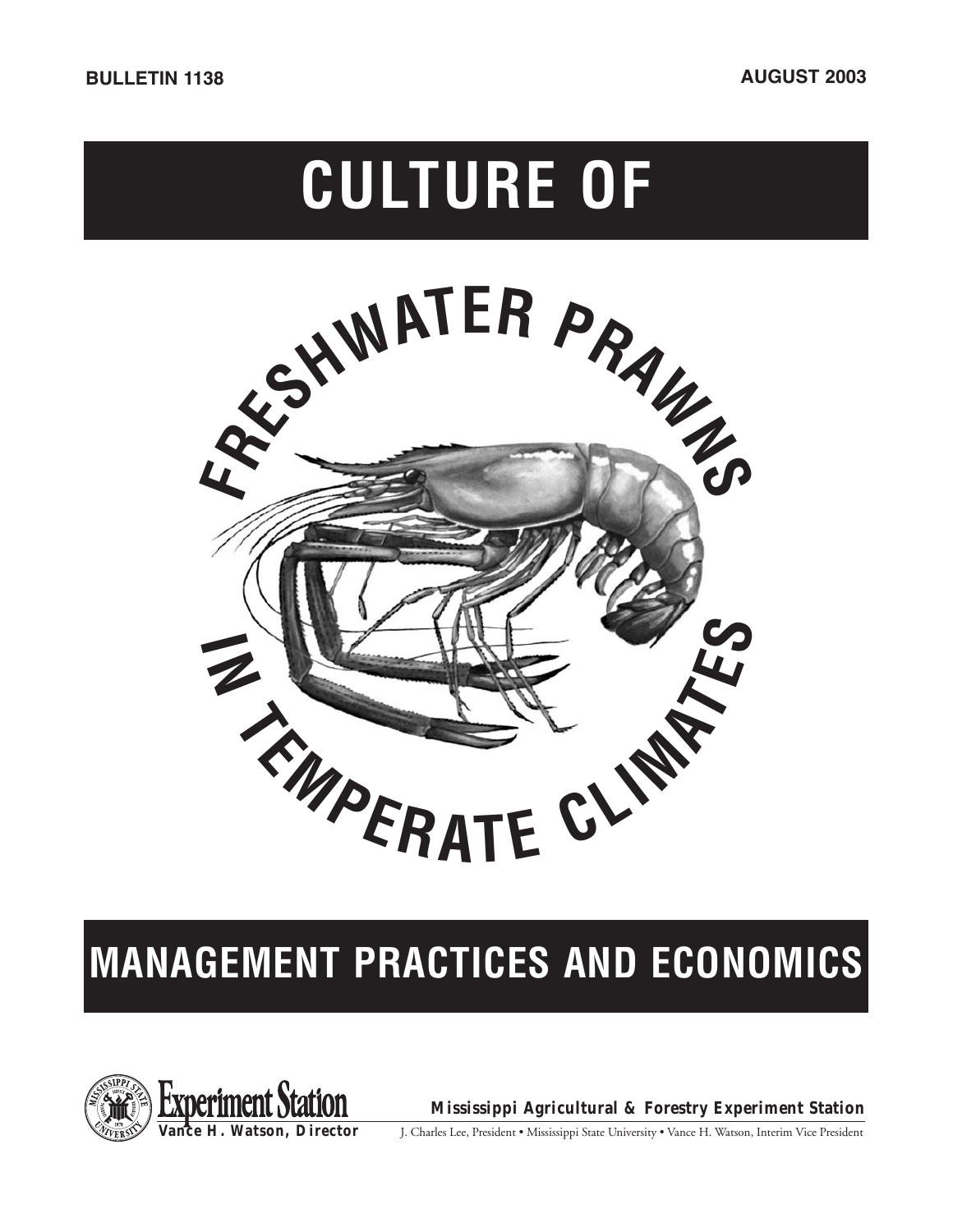## **Culture of Freshwater Prawns in Temperate Climates: Management Practices and Economics**

#### **Louis R. D'Abramo**

Professor Department of Wildlife and Fisheries Thad Cochran National Warmwater Aquaculture Center Mississippi State University

#### **Cortney L. Ohs**

Research Associate II Department of Wildlife and Fisheries Thad Cochran National Warmwater Aquaculture Center Mississippi State University

#### **Mack W. Fondren**

Research Associate II Thad Cochran National Warmwater Aquaculture Center Mississippi State University

#### **James A. Steeby**

Assistant Professor/Extension Aquaculture Specialist Thad Cochran National Warmwater Aquaculture Center Mississippi State University

**Benedict C. Posadas** Assistant Research and Extension Professor Coastal Research and Extension Center Mississippi State University

For more information, contact Dr. D'Abramo by telephone at (662) 325-7492 or by e-mail at ldabramo@cfr.msstate.edu. Bulletin 1138 was published by the Office of Agricultural Communications, a unit of the Division of Agriculture, Forestry, and Veterinary Medicine at Mississippi State University.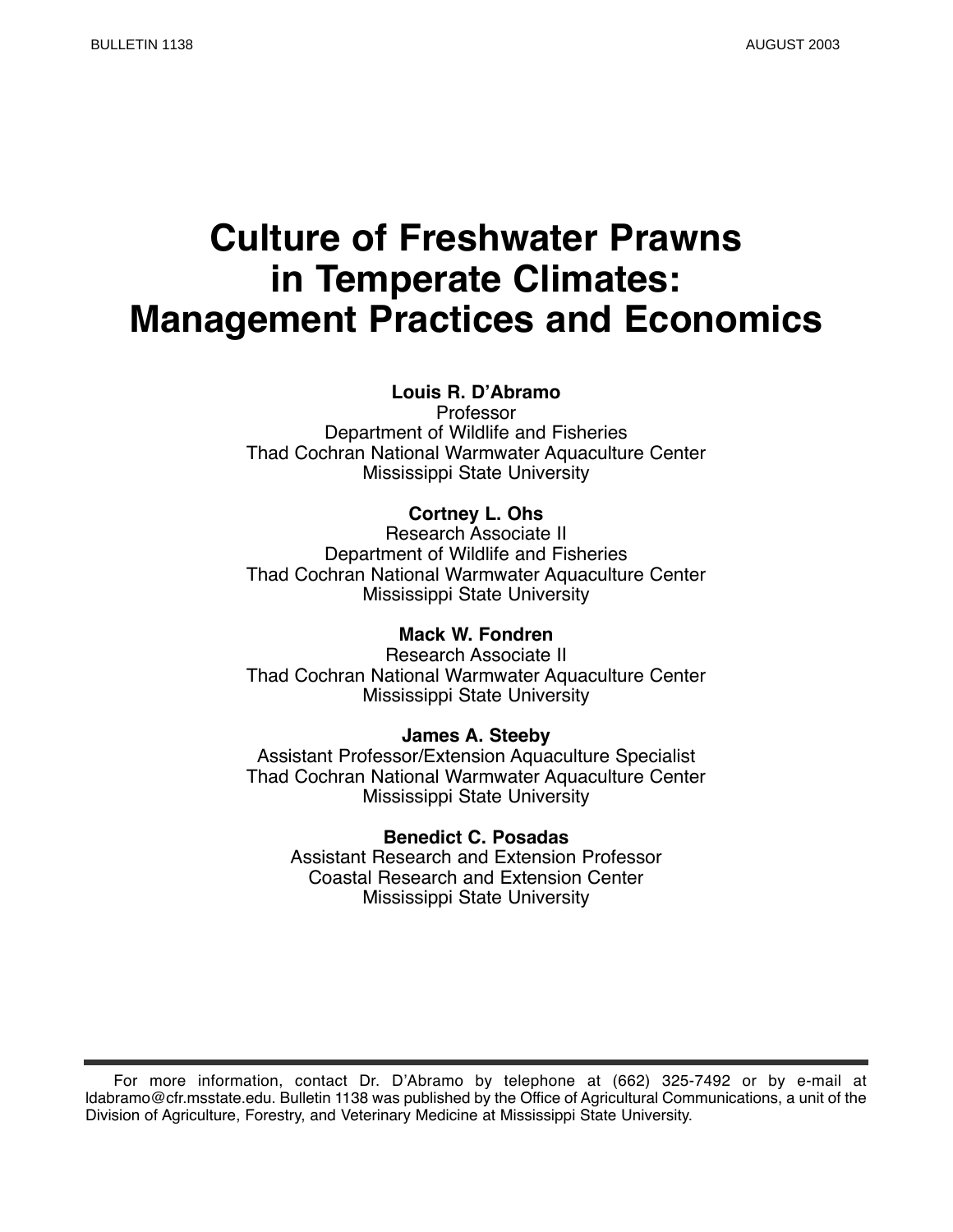## **Culture of Freshwater Prawns in Temperate Climates: Management Practices and Economics**

### **INTRODUCTION**

Commercial production of freshwater shrimp or prawn (*Macrobrachium rosenbergii*) has been the subject of research and commercial enterprise in the United States for several decades. This species is native to the tropical Indo-Pacific region of the world. Basic production techniques were developed in the late 1950s in Malaysia, and in the United States, Israel, and several Asian countries during the last three decades. In 1984, the Mississippi Agricultural and Forestry Experiment Station (MAFES) initiated an extensive research program to develop and evaluate management practices for the establishment of a commercial freshwater prawn industry as a supplement or alternative to the culture of channel catfish, an established industry.

This bulletin is based upon the results of research efforts during the past 16 years and provides a detailed description of the management practices for the three phases of culture (hatchery, nursery, and pond growout) of the freshwater prawn in temperate climates. Important information concerning the biology of the species as well as supplies and equipment necessary for successful culture is also presented.

The prospects for an economically successful prawn industry in certain regions of the United States have increased dramatically because of the development of improved management practices that have been successfully applied to commercial production systems. These production practices, for the first time, efficiently manage the unique biology of the prawn.

## **LIFE HISTORY**

#### **Growth**

Freshwater prawns, like all crustaceans, have a hard outer skeleton or shell that must be shed (molting) regularly for growth to occur. Increases in body weight and length of the prawn principally occur soon after completion of each molt. Growth is therefore incremental rather than continuous.

#### **Breeding**

Females generally become reproductively mature by 6 months of age. Mating occurs only between hardshelled males and soft-shelled females (i.e., mature females that have just completed a molt). The male deposits sperm held within a gelatinous mass underneath the body of the female between her fourth pair of walking legs.

Within a few hours after mating, spawning occurs through the release of eggs that are fertilized by the sperm and then transferred and attached to the underside of the abdomen (tail) in a "brood chamber" formed by the abdominal swimming appendages. The eggs are aerated and cleaned by movement of these appendages and remain attached to the abdomen until they hatch. Mating and spawning can occur in either freshwater or brackish water.

As long as water temperature exceeds 21°C (70°F), multiple spawns per female can occur annually. The number of eggs produced at each spawn is directly proportional to the size of the female. Females carrying eggs are often termed "berried females."

The rate of egg maturation and eventual hatching increases as water temperature increases. At a tempera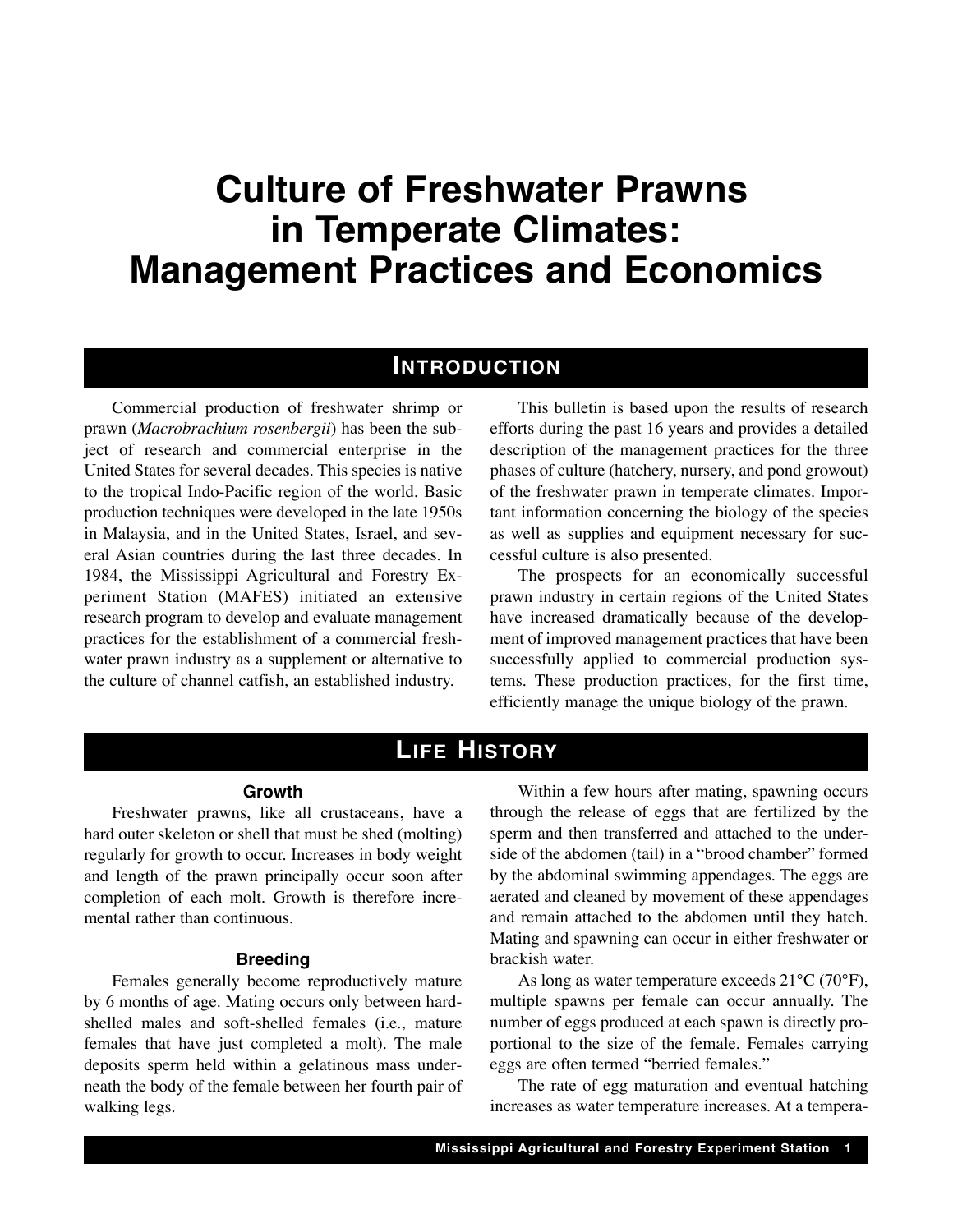ture of 28°C (82.4°F), the eggs hatch approximately 20–21 days after spawning. The bright yellow color of newly spawned eggs gradually changes to orange, then brown, and finally to gray about 2–3 days before hatching. Newly hatched freshwater prawns then enter into a larval phase.

#### **Larvae**

When larvae are released after hatching, they swim upside down and tail first. The larvae cannot survive in freshwater beyond approximately 48 hours and require brackish water for growth and development to continue. In the wild, hatched larvae are transported down rivers to brackish coastal water. Larvae are very aggressive sight feeders that feed almost continuously, and their natural diet primarily consists of small zooplankton, large phytoplankton, and larval stages of other aquatic invertebrates. Larvae undergo 11 molts, each representing a different stage of metamorphosis primarily characterized by changes in the morphology (form) of the body. Following the last molt, larvae transform into postlarvae. The duration of time necessary for transformation from a newly hatched larva to postlarva depends upon quantity and quality of food, temperature, light, and a variety of other water quality variables.

#### **Postlarvae**

After metamorphosis to postlarvae, the prawns resemble miniature adults, having a total body length of 7–10 mm (0.3–0.4 in) and weighing 6–9 mg (50,000–76,000 prawns per pound). During the early part of the postlarval phase, the behavior of the prawns changes from free-swimming and inhabiting the water column (pelagic) to crawling principally and inhabiting the bottom (benthic). When swimming does occur, the movement is adult-like — with the dorsal (back) side up in a head-forward direction.

In the natural environment, postlarvae tolerate a wide range of salinities and eventually migrate up river to freshwater. In addition to the food they ate as larvae, their diet now includes larger pieces of both animal and plant material such as larval and adult aquatic insects, algae, mollusks, worms, fish, and feces of fish and other animals.

Postlarvae are translucent, and as they grow, they gradually take on the bluish-green to brownish color characteristic of the adult stage. The term "juvenile" generally refers to individuals that are several weeks beyond postlarvae in age but have yet to reach the adult stage. However, no standard definition for the juvenile stage exists.

#### **Adult**

Older juveniles eventually enter into the adult stage and usually have a distinctive blue-green color, although sometimes they may take on a brownish hue. Color is influenced by the quality of diet. Identification of adult males and females is easily accomplished through examination of the ventral (bottom) midbody region of the prawn. The base of the fifth or last pair of walking legs (periopods) of males is expanded inward to form flaps or clear "bubbles" that cover the openings (gonopores) through which sperm are released. In females, the gap between the last pair of walking legs is much wider and a genital opening is located at the base of each of the third pair of walking legs.

Three different forms (morphotypes) of adult males have been identified based upon external and physiological characteristics. Easily distinguishable are the blue claw (BC) males that are characterized by long, spiny blue claws. Two other male morphotypes are orange claw (OC) and strong orange claw (SOC). OC males sequentially transform to SOC and then to BC males, but the actual conditions that cause transformation after the occurrence of a molt are not completely defined. Some OC males in the population are characteristically smaller than other males (often referred to as small males) in the population due to comparatively slower rates of growth. Although these males are small, they are reproductively mature and play a greater role than other OC males in reproductive activities.

Males that mate with females are restricted to BC males and some of the smaller OC males that are reproductively mature. Only the BC male maintains a territory associated with a group of females that are ready for mating. He protects this "harem" of females, particularly during a postmolt period when they are vulnerable to cannibalism. As the age of BC males increases, reproductive capacity diminishes. BC males undergo an extended period of nonmolting (anecdysis) when no growth occurs. Eventually, the BC male will molt and return to a growth phase during which its reproductive capacity is gradually renewed.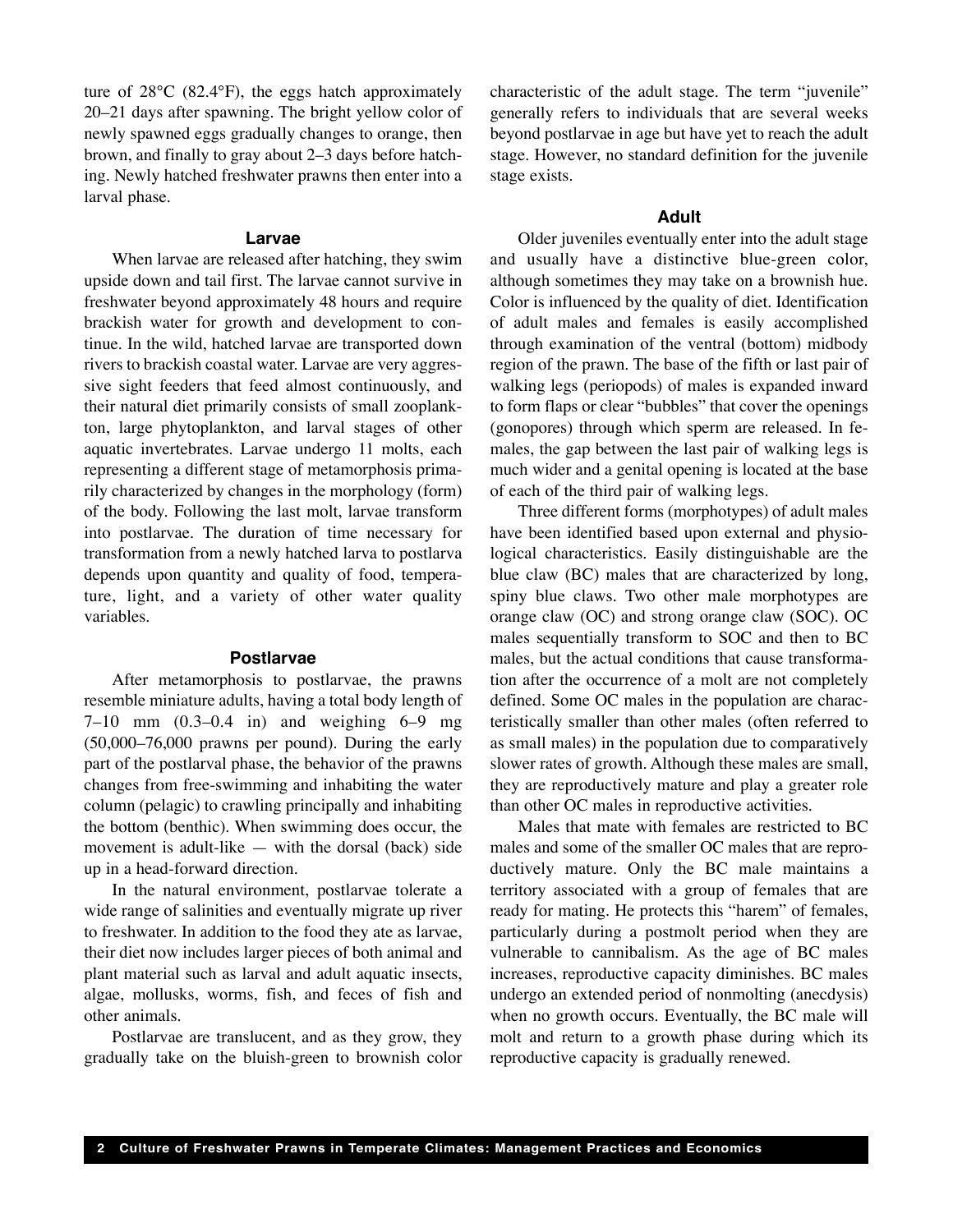## **MANAGEMENT PRACTICES**

The three phases of freshwater prawn culture are hatchery, nursery, and pond growout. Initial planning and operation of a prawn production enterprise should temporarily forego the hatchery phase and possibly the nursery phase. Although the hatchery and nursery phases are comparatively shorter, future investment of time and money should be based on achieving success repeatedly in the pond growout stage. Any plans for development of a nursery and possibly a hatchery phase of production should be approached with careful planning. Nursed juveniles for stocking into growout ponds can be purchased from a supplier. A limited number of suppliers of juvenile prawns currently exists, and an increased demand will lead to the establishment of more enterprises that exclusively produce postlarvae and juveniles (analogous to producers of fingerlings for stocking production ponds in the catfish industry).

#### *Hatchery/Seedstock*

#### **Procurement of Seedstock**

Production of juvenile freshwater prawns for stocking into growout ponds begins with maintenance of a healthy broodstock population. In temperate climates, prawn broodstock are generally selected from the crop harvested from ponds and then transferred to tanks or raceways located within a temperature-controlled building. Water temperature for broodstock holding should range between 25°C and 28°C (77°F and 82.4°F). Broodstock are generally stocked at a density of 19 prawns per liter (1.15 oz/gal) in a ratio of 10 females to 2–3 males. If you plan a 4- to 5-month holding period before collection of egg-bearing females for larval production, then you must include 3–4 OC males for every BC male. Feed broodstock a high-quality diet containing at least 35% crude protein; a high level of energy, 3 kcal/g (85 kcal/oz); and at least 0.5% highly unsaturated fatty acids (a commercially available

salmonid fish diet would be suitable). The feeding rate should be equivalent to 1–3% of the prawn's body weight per day. Divide that amount of feed into two separate feedings of equivalent amounts. Equip tanks or raceways that hold broodstock with structures that allow maximum use of the entire water column. A few weeks before the eggs are near hatching, feed broodstock a supplemental beef liver at an equivalent ration on a dry weight basis (moisture content of beef liver  $= 80\%$ ). Cut frozen beef liver into half-inch pieces and rinse with water to remove excess blood that might cause fouling of the system.

A mature female produces approximately 500 eggs per gram of live body weight (14,000 eggs per ounce). At the previously stated recommended range of holding temperature, normal egg development is characterized by a series of color changes from bright yellow to orange to brown to a gray-green. Gray-green eggs generally hatch within 24–72 hours. To remove females that hold eggs that are about to hatch, partially drain holding tanks and directly transfer selected females to special hatching tanks (Figure 1) that contain water of similar temperature. Salinity of the water in these hatching tanks should be  $0-5$  g/L (parts per thousand [ppt]). Larvae usually hatch from eggs at night and are attracted to light. Place a low-intensity light above the overflow pipe of the hatching tank to attract the larvae, and they will flow into a separate, adjoining collection tank. Position a small mesh screen  $-$  90–120  $\mu$ m



**Mississippi Agricultural and Forestry Experiment Station 3**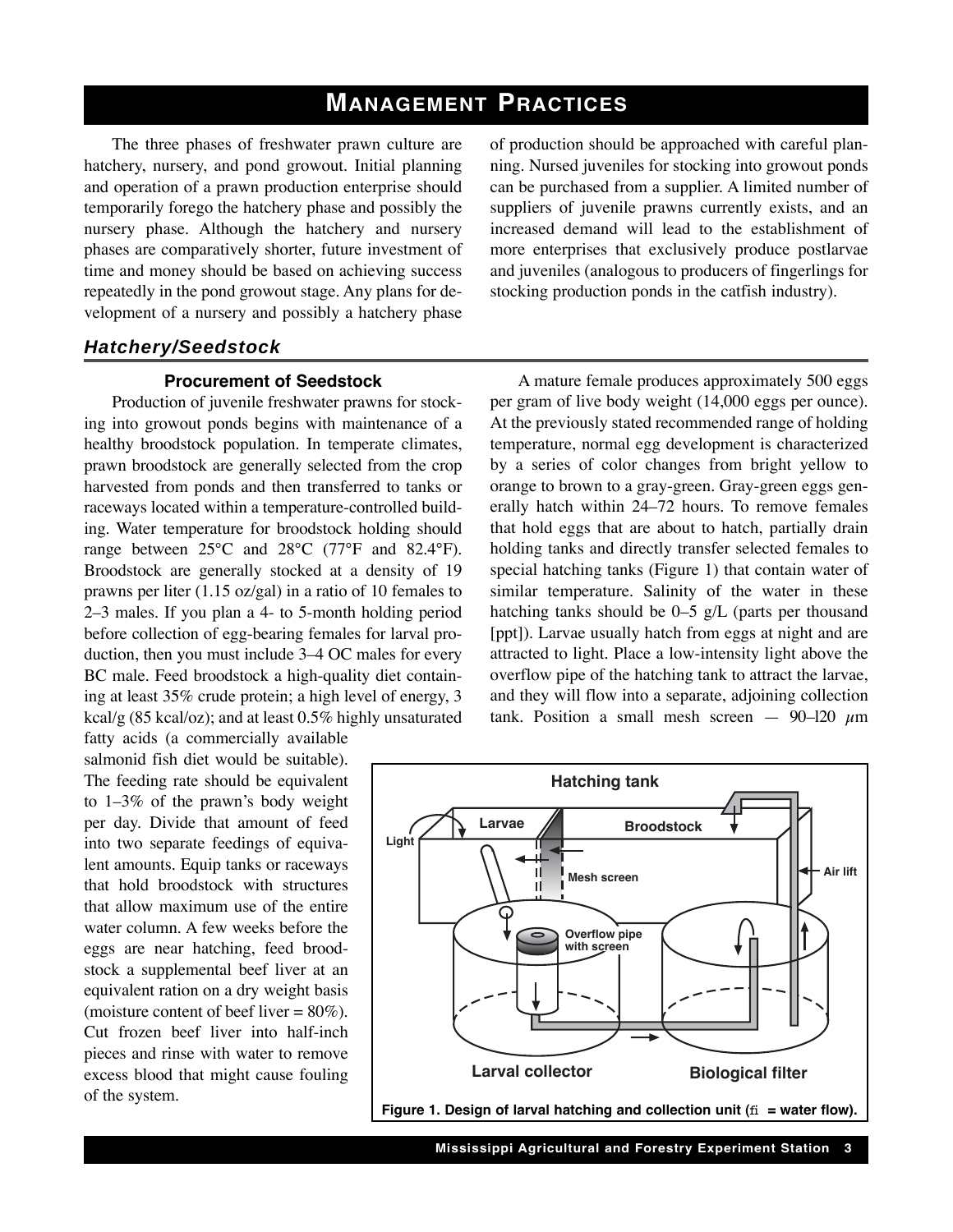$(3.5x10<sup>5</sup>$  to  $4.7x10<sup>5</sup>$  in) — around the overflow pipe of the collection tank to prevent larvae from escaping. Water from the collection tank then flows either into another tank or returns to the hatching tank.

On the following day, determine the concentration of larvae (number per liter) in the collection tank. Then, remove the appropriate number of larvae for stocking into tanks for the hatchery phase of culture. The recommended initial stocking density for hatchery culture is 50–80 larvae per liter (189–300 per gallon). Larvae should be collectively stocked only from hatches that occurred within a 1- to 3-day interval. Before stocking a new batch of larvae, feed the previously stocked larvae so that they have at least partially full guts. This procedure minimizes the incidence of cannibalism of late-stocked larvae by larger larvae that were stocked earlier, and it ensures that a narrow range of larval stages exists at any time during the culture period. Maintenance of a narrow range of larval stages (sizes) also minimizes the duration of the harvest of postlarvae.

#### **Culture Conditions**

Larval culture must be conducted in tanks that receive indirect sources of natural light with intensity equivalent to a typical late morning or early afternoon on a partly cloudy to clear day. During the early morning and late afternoon, complement the natural light with intense artificial light. However, never use artificial light as an exclusive substitute for natural light.

For larval culture, we recommend "clearwater" (minimal algal growth) recirculating systems (Figure 2) with water at a temperature of  $28-30$  °C (82.4–86 °F) and a salinity of 12–15 g/L (ppt). Use of recirculating

systems, whether located inland or along a coast, provides for efficient use of water and reduction of heating costs. Water in the larval culture system is pumped from a collecting reservoir (sump) through a sand filter, and then through an ultraviolet light unit and a biological filter before it enters into the larval culture tank (Figure 2).

The biological filter is required to remove certain nitrogenous waste products (ammonia, nitrite) that can be toxic if allowed to accumulate to sufficiently high concentrations. Biological filters contain a high-surface-area substrate (media) upon which living bacterial populations grow and oxidize ammonia (the principal waste product of larval prawns) to nitrite and then to nitrate (a nontoxic compound). The biological filter should contain approximately 6% of the volume of the entire culture system, and the rate of water flow through it should be 30–100% of the volume of the entire system per hour. Newly hatched larvae stocked at the highest recommended density (100 per liter) will require the highest flow rates (70–100% of the total water volume per hour).

The sand filter should contain 850-micron sand particles that serve to remove particulate matter from water efficiently before the water flows through the ultraviolet light unit and the biological filter. Removal of particulate matter from the water increases the operational efficiencies of both the ultraviolet light and biological filter. Exposure to ultraviolet light dramatically reduces the concentration of bacteria in the water, including pathogenic bacteria. The sand filter must be flushed (backwashed) once to several times daily, depending upon the size of the larvae (resident biomass in the system) and the amount of food fed. This procedure is designed to prevent accumulation of particulate organic material that can clog or cause channeling of water flow, which would reduce the filtering efficiency. Other types of systems designed for the removal of particulate material from water in recirculating systems are available. Daniels et al. (1992) have provided details concerning requirements for materials and equipment based upon a specific production goal.

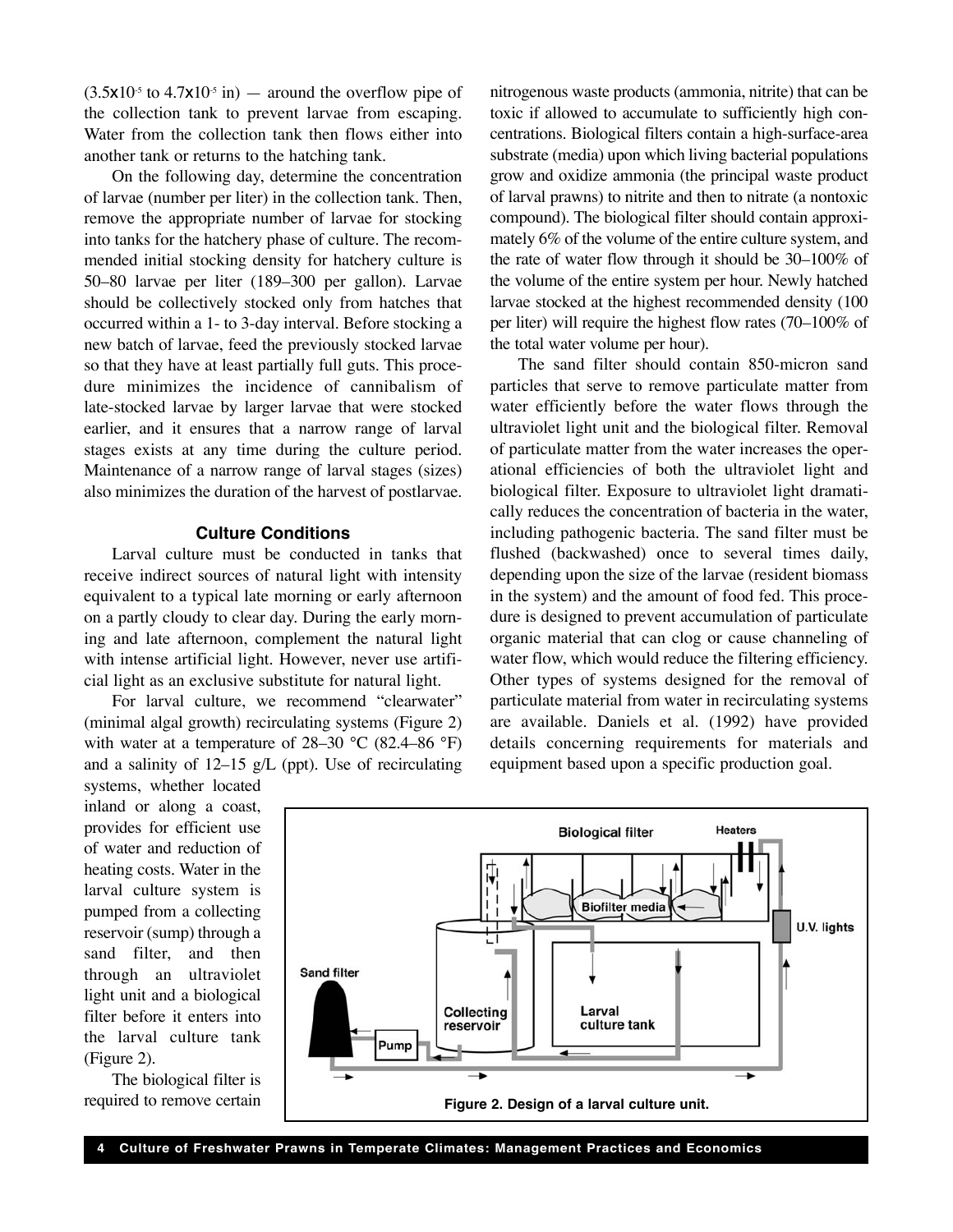Clean, sterilize, and flush the larval culture system before adding water. Water used for the initial filling should pass through a 5-micron bag filter. After the system is filled and operational, add a chlorine-based sterilizing agent to achieve a chlorine concentration of 5 mg/L (parts per million [ppm]). If you perform this sterilization procedure several days before stocking newly hatched larvae, then no dechlorinating agents (i.e., sodium thiosulfate) are required. This protocol is recommended because the presence of dechlorinating agents has been implicated in causing mortality of prawn larvae. If only freshwater or slightly saline water is available, then you must add a commercially produced salt mixture and thoroughly mix it with the freshwater to achieve the appropriate salinity for culture. Always use high-quality marine salt mixtures of proven effectiveness because inferior salt mixtures can adversely affect growth and even cause mortality.

#### **Preparation and Maintenance of Biological Filter Media**

The water volume of the biological filter should be at least 6% of the total volume of the culture tanks that it serves. A variety of materials can serve as biofilter media (surface material). However, the media must provide a large surface area for the growth of bacterial populations. Either all or a portion of the biological media should be calcareous material such as small crushed oyster shell or coral. Storage and handling of media are facilitated when it is contained in bags fashioned from fiberglass window screen.

Media destined for use in the biological filter are activated in a separate preconditioning container by introducing other media that already have established and growing populations of nitrifying bacteria. Once appropriately conditioned, selected quantities of the biofilter media are transferred to the actual biological filter unit as needed (i.e., as the biomass of the larvae and their corresponding rate of ammonia production in the culture tank(s) increase). Temperature  $(28-30 °C)$  [82.4–86 °F]) and salinity (12  $g/L$  [ppt]), should be the same in both the activating and the culture tanks. Constant, vigorous aeration must be supplied to the activating tank. Following is the procedure for activation of media for use in a biological filter, adopted from Daniels et al. (1992):

**(1)** Calculate the expected daily maximum load of ammonia-nitrogen in the larval culture system based on the anticipated number of postlarvae to be produced in the entire larval system. Based on empirical data, the maximum rate of production of ammonia-nitrogen (ammonia-N) by a larva of *M. rosenbergii* in a closed, recirculating culture system is approximately 30  $\mu$ g per day (1.05x10<sup>-6</sup> oz per day). For example, if the maximum expected amount of ammonia-N produced by 2 million larvae within the system in a 24-hour period is 60  $\text{g}$  (2.12) oz), then 226.8 g (8 oz) of ammonium chloride need to be oxidized completely by the biofilter media being "activated" in the preconditioning tank. This determination is based upon that fact that  $1 \text{ g}$  (0.035) oz) of ammonium nitrogen exists in 3.78 g (0.133 oz) of ammonium chloride. A bag of crushed coral weighing 2.26 kg (4.98 lb) usually serves as substrate for a population of nitrifying bacteria that is capable of nitrifying (oxidizing)  $1 \text{ g}$  (0.035 oz) of ammonium chloride in 24 hours. Therefore, 227 bags of crushed coral would be needed to nitrify 60 g (2.11 oz) of ammonia-N. The maximum volume of coral media, representing less than 4% of the total rearing volume, is generally reached by the 17th day of a culture period or when the larval stage index of the population is 8.5 (Griessinger et al. 1989).

- **(2)** Initially, add 10% of the total required ammonium chloride  $(NH<sub>a</sub>Cl)$  or another inorganic source of ammonia to the water containing the media.
- **(3)** After a few days, check the levels of total ammonia-N and nitrite-nitrogen (nitrite-N). Low-range ammonia (0.0–0.8 mg/L [ppm] ammonia-N) and nitrite (0.0–0.2 mg/L [ppm] nitrite-N) test kits for salt water are satisfactory for such determinations. If both levels are below detection, then add the same amount of ammonium chloride recommended in step 2. If, however, either total ammonia or nitrite is still detected, do not add any additional ammonium chloride and recheck levels after 24 hours.
- **(4)** Continue to add the recommended amount of ammonium chloride (see step 2) and check the levels of ammonia-N and nitrite-N. When this amount of ammonium chloride is completely nitrified within 24 hours, double the amount, and follow the previously stated procedure.
- **(5)** As each increasing level of the introduced source of ammonia is consumed within the desired 24 hour period, double the amount of ammonia added as ammonium chloride until the maximum required load is consumed daily (i.e., within 24 hours).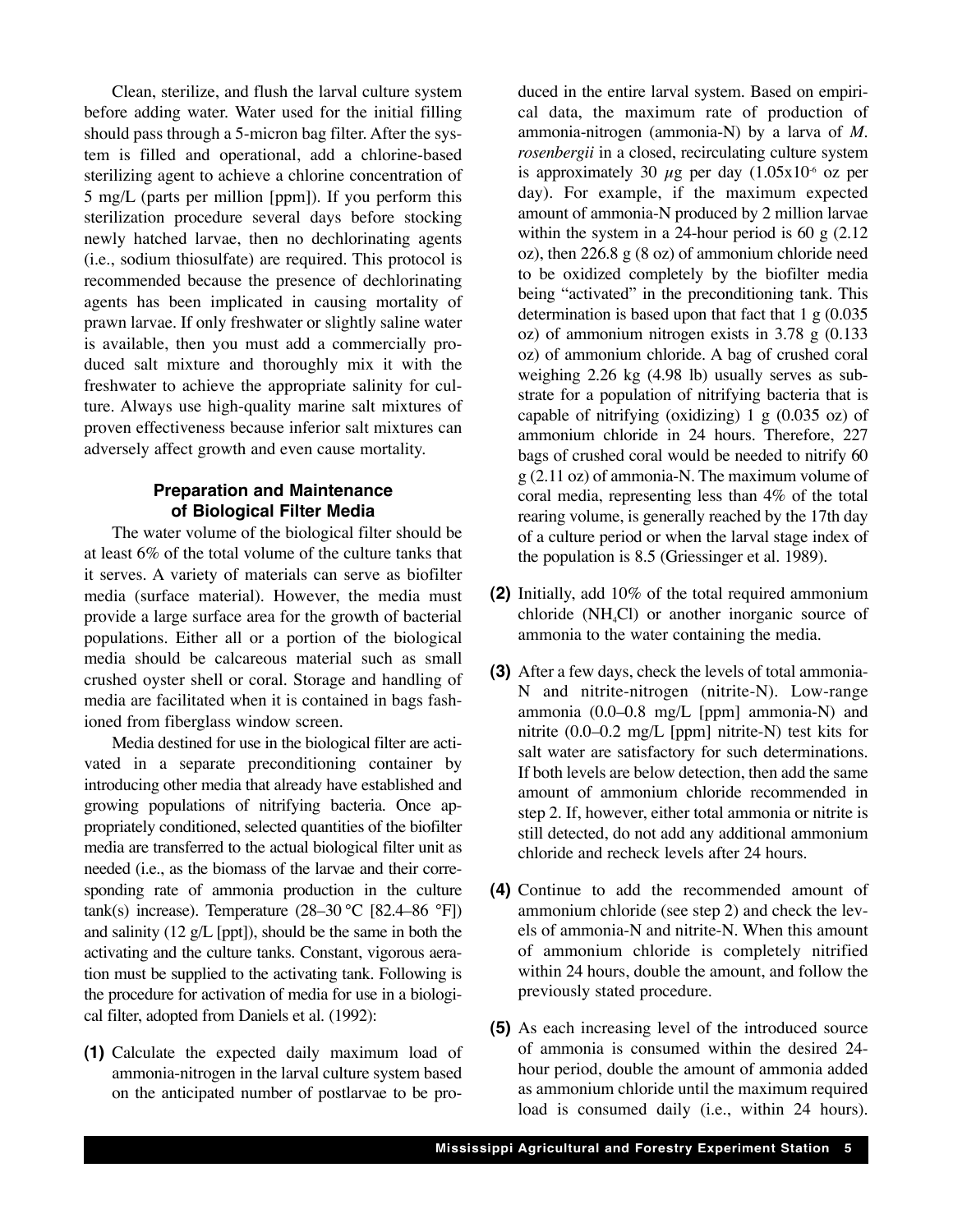Generally, 2.26 kg (4.98 lb) of crushed coral media containing a satisfactory population of nitrifying bacteria will nitrify (oxidize) 1 g (0.035 oz) of ammonium chloride in 24 hours.

**(6)** After oxidation of the maximum level of ammonia is achieved within 24 hours, the larval culture cycle can begin. As needed, the proper amount of media is sequentially removed from the preconditioning tank and placed into the biological filter. Media that remain in the preconditioning tank must still be maintained at their maximum level of ammonia and nitrite consumption. The amount of ammonia that needs to be added for maintenance will decrease as the amount of media in the preconditioning tank decreases.

#### **Feeds and Feeding**

No nutritionally complete, formulated diet is currently available to achieve consistently successful larval culture of *M. rosenbergii*. Therefore, live food is required. Newly hatched nauplii of *Artemia* (brine shrimp) have been the overwhelming choice for use as a nutritionally complete diet. *Artemia* are available as cysts (dormant unhatched eggs) from a variety of commercial sources. Newly hatched *Artemia* with an undigested yolk sac are an excellent source of nutrition. After the cysts have been sterilized and fully or partially decapsulated, they should be hatched under clean conditions to prevent newly hatched nauplii from being a potential source of disease organisms when added to the larval culture tank. A suggested procedure to produce live *Artemia* nauplii for feeding follows:

- **(1) Cyst hydration —** Cysts are hydrated by immersion in fresh or seawater (less than  $35 \text{ g/L}$  [ppt]) at  $25^{\circ}$ C (77 $^{\circ}$ F) for 1 hour.
- **(2) Sterilization and decapsulation —** Cysts are then sterilized and decapsulated through the addition of 1 g of commercial calcium hypochlorite (HTH) per liter of hydration water. Cysts should be kept in this sterilizing bath for 20 minutes. During the decapsulation process, the cysts should be kept away from direct sunlight.
- **(3) Washing and deactivation —** Cysts are separated from the bath by pouring the mixture through a 120-micron (0.0047-inch) screen. Cysts that are collected on the screen are then thoroughly washed with freshwater or seawater until the odor of chlo-

rine is no longer detected. Toxic chlorine residues that may adsorb to the decapsulated cysts can be deactivated by two dips into a 0.1 N hydrochloric acid (HCl) or acetic acid (CH<sub>3</sub>COOH) solution as recommended by Bruggeman et al. (1980). The duration of the deactivation should not exceed 30 seconds, and it should be followed by another washing of the cysts.

Hatching of cysts is best achieved in conical-bottom, funnel-shaped, PVC containers that are equipped with a valve at the narrow end. Stock cysts at approximately 1.5  $g/L$  (0.20 oz/gal) in natural or artificial salt solutions having a salinity of 10–12 g/L (ppt). The hatching water can be enriched with 2 g/L (ppt) of sodium bicarbonate (NaHCO<sub>3</sub>). The pH of the water should remain above 8, and water temperature should be within the range of 25–30 °C (77–86 °F). Provide aeration to ensure that levels of dissolved oxygen are maintained above 2 mg/L (ppm). Illuminate the hatching containers with 60-watt fluorescent light bulbs (1,000 lux) that are located 20 cm (7.87 in) above the water surface. After approximately 24 hours, harvest hatched *Artemia* nauplii according to the following procedure:

- **(1)** Turn off air; remove standpipe (if one is used), heater, and airstones. Then, cover the top of the hatching container with a dark lid or black plastic for 15–20 minutes. Unhatched cysts and shells from hatched cysts will rise to the surface and have a dark brown color. *Artemia* nauplii are bright orange, and most should concentrate within the water column near the bottom of the hatching container.
- **(2)** Slowly drain the water containing the newly hatched nauplii from the bottom of the container through a l20-micron (0.0047-in) mesh screen and stop when the dark brown *Artemia* eggshells begin to appear.
- **(3)** Thoroughly rinse the nauplii collected on the screen with fresh or brackish water.
- **(4)** Nauplii newly hatched from a total of 50 g of cysts can be safely stored in 1 L of seawater held within an insulated container and chilled to not less than 5°C by the addition of ice packs. The reduction in water temperature caused by this procedure reduces the metabolism of the nauplii and the rate of loss of nutrients from the yolk sac, thereby sustaining the highly nutritional value of the food.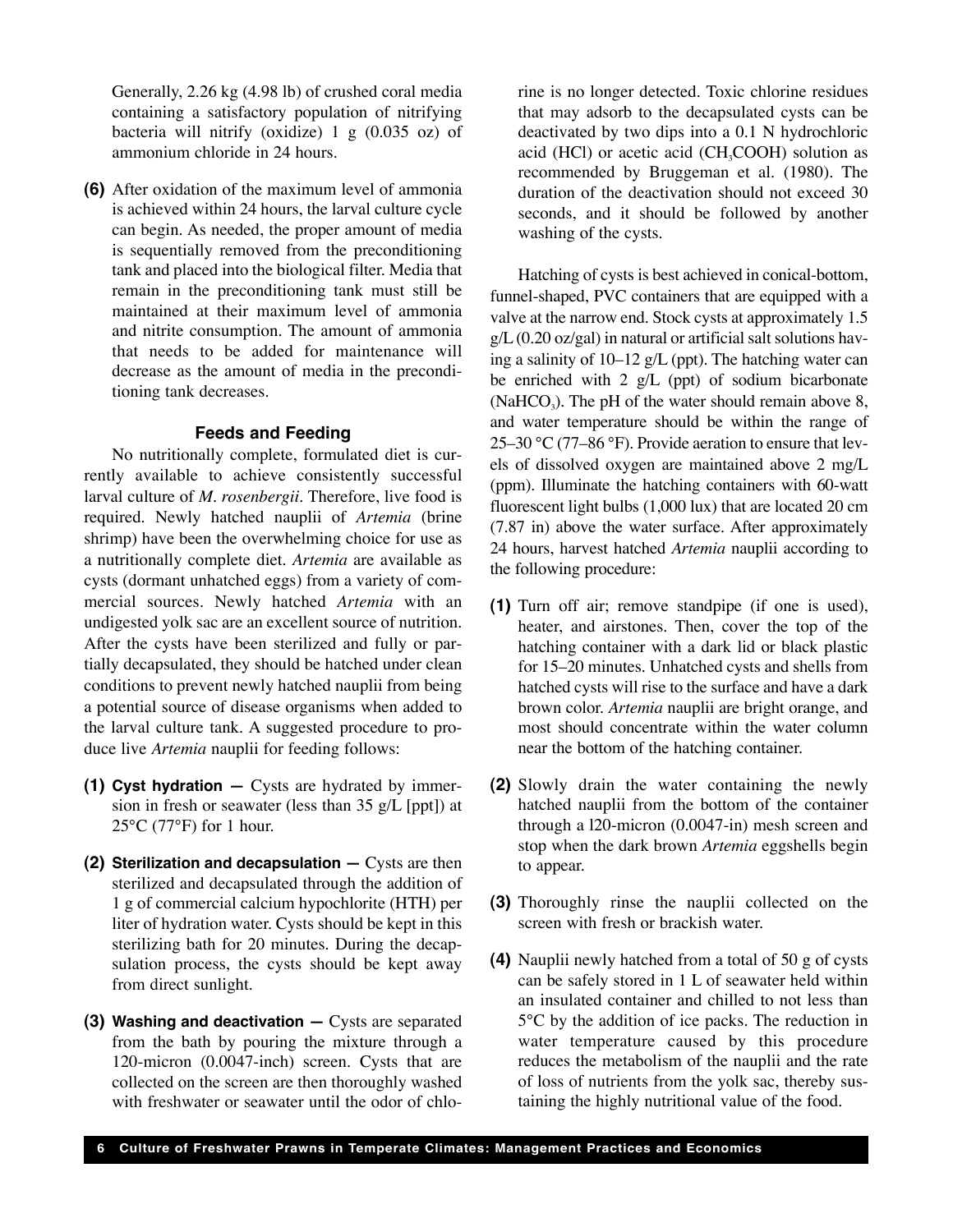Generally, 150,000 *Artemia* nauplii hatch from 1 g of cysts. However, the hatching characteristics (rate, hatchability) of cysts vary according to time, storage conditions, geographical origin, and commercial brand. Exercise caution when purchasing cysts. A comparatively lower purchase price generally indicates lower hatching performance, etc., and the cost-effectiveness of use of this lower quality must be considered. Generally, the poor performance of some batches will not be adequately compensated by a reduced selling price. Most prawn larvae begin feeding 1 day after hatching (larval stage 2). It is better to provide frequent feedings of live food from sunrise to sunset, rather than one or two feedings spread over a long interval of time. Without frequent feedings, the nutritional value of uneaten *Artemia* in the water column decreases over time because the nutrients contained in the yolk sac are continually being removed to satisfy growth and metabolic needs.

Newly hatched, live *Artemia* nauplii retained on a 120-micron-mesh harvest screen are fed to prawn larvae. A suggested daily feeding rate of nauplii according to day poststocking and stage index is presented in Table 1. The initial morning feeding should consist of 40% of the total number of *Artemia* to be fed that day (daily ration), followed by 20% of the ration later in the morning. The remaining 40% of the daily ration is fed during the afternoon. Any excess *Artemia* that remain after the daily ration has been fed should be frozen in cubes within ice cube trays. This procedure is recommended as a safety precaution for use during the morning of the following day if a sufficient amount of live *Artemia* are not available due to a poor hatch, or simply for use as an initial early-morning feeding.

No later than midmorning, collect a sample consisting of 50–100 larvae and examine them under a dissecting microscope to determine whether their guts are full. Full or mostly filled guts indicate healthy individuals. During the entire larval cycle, be careful to monitor routinely whether guts are full. Empty or almost empty guts are an indicator of inferior culture conditions such as poor water quality, high levels of bacteria, or insufficient levels of food provided.

| Table 1. Stage-dependent feeding rates for Artemia nauplii and for the supplemental diet.<br>Recommended particle size of supplemental diet and the mesh size of the screen for flushing are included. |              |      |                   |                   |        |                 |                 |  |
|--------------------------------------------------------------------------------------------------------------------------------------------------------------------------------------------------------|--------------|------|-------------------|-------------------|--------|-----------------|-----------------|--|
| Day of                                                                                                                                                                                                 | <b>Stage</b> |      | Artemia per larva | Supplemental feed |        | <b>Particle</b> | <b>Flushing</b> |  |
| cycle                                                                                                                                                                                                  | index        | a.m. | p.m.              | <b>Upper</b>      | Lower  | size            | screen          |  |
|                                                                                                                                                                                                        |              | no.  | no.               | mg                | mg     | $\mu$ m         | $\mu$ m         |  |
| 1                                                                                                                                                                                                      | $\mathbf{1}$ | 0    | 0                 |                   |        |                 |                 |  |
| $\overline{\mathbf{c}}$                                                                                                                                                                                | 1.5          | 3    | 3                 |                   |        |                 |                 |  |
| 3                                                                                                                                                                                                      | 1.8          | 3    | 3                 |                   |        |                 |                 |  |
| 4                                                                                                                                                                                                      | 2.2          | 9    | 8                 |                   |        |                 |                 |  |
| 5                                                                                                                                                                                                      | 2.7          | 10   | 9                 |                   |        |                 |                 |  |
| 6                                                                                                                                                                                                      | 3.2          | 12   | 10                |                   |        |                 | 300             |  |
| $\overline{7}$                                                                                                                                                                                         | 4.0          | 16   | 14                | (0.08)            | (0.08) | 300-500         |                 |  |
| 8                                                                                                                                                                                                      | 4.8          | 22   | 20                | (0.09)            | (0.08) |                 |                 |  |
| 9                                                                                                                                                                                                      | 5.4          | 27   | 23                | (0.11)            | (0.11) |                 |                 |  |
| 10                                                                                                                                                                                                     | 5.6          | 32   | 28                | (0.18)            | (0.15) |                 |                 |  |
| 11                                                                                                                                                                                                     | 6.4          | 38   | 32                | 0.3               | 0.2    | 500-700         | 500             |  |
| 12                                                                                                                                                                                                     | 6.9          | 42   | 38                | 0.38              | 0.25   |                 |                 |  |
| 13                                                                                                                                                                                                     | 7.2          | 47   | 43                | 0.43              | 0.3    |                 |                 |  |
| 14                                                                                                                                                                                                     | 7.9          | 49   | 45                | 0.55              | 0.4    |                 |                 |  |
| 15                                                                                                                                                                                                     | 8.3          | 51   | 47                | 0.65              | 0.5    | 700-900         | 700             |  |
| 16                                                                                                                                                                                                     | 8.9          | 53   | 48                | 0.75              | 0.6    |                 |                 |  |
| 17                                                                                                                                                                                                     | 9.1          | 54   | 51                | 0.8               | 0.6    |                 |                 |  |
| 18                                                                                                                                                                                                     | 9.6          | 54   | 51                | 1.1               | 0.6    | 900-1200        |                 |  |
| 19                                                                                                                                                                                                     | 9.8          | 56   | 54                | 1.2               | 0.75   |                 |                 |  |
| 20                                                                                                                                                                                                     | 1st          | 58   | 58                | 1.2               | 0.8    |                 |                 |  |
|                                                                                                                                                                                                        | Postlarvae   |      |                   |                   |        |                 |                 |  |
| 21                                                                                                                                                                                                     |              | 65   | 65                | 1                 | 0.8    |                 |                 |  |
| 22                                                                                                                                                                                                     |              | 58   | 58                | 1                 | 0.9    |                 |                 |  |
| 23                                                                                                                                                                                                     |              | 58   | 58                | 0.85              | 0.9    |                 |                 |  |
| 24                                                                                                                                                                                                     |              | 56   | 56                | 0.85              | 0.8    |                 |                 |  |
| 25                                                                                                                                                                                                     |              | 53   | 53                | 0.75              | 0.7    |                 |                 |  |
| PL                                                                                                                                                                                                     |              | 62   | 62                | 0                 | 0.3    |                 |                 |  |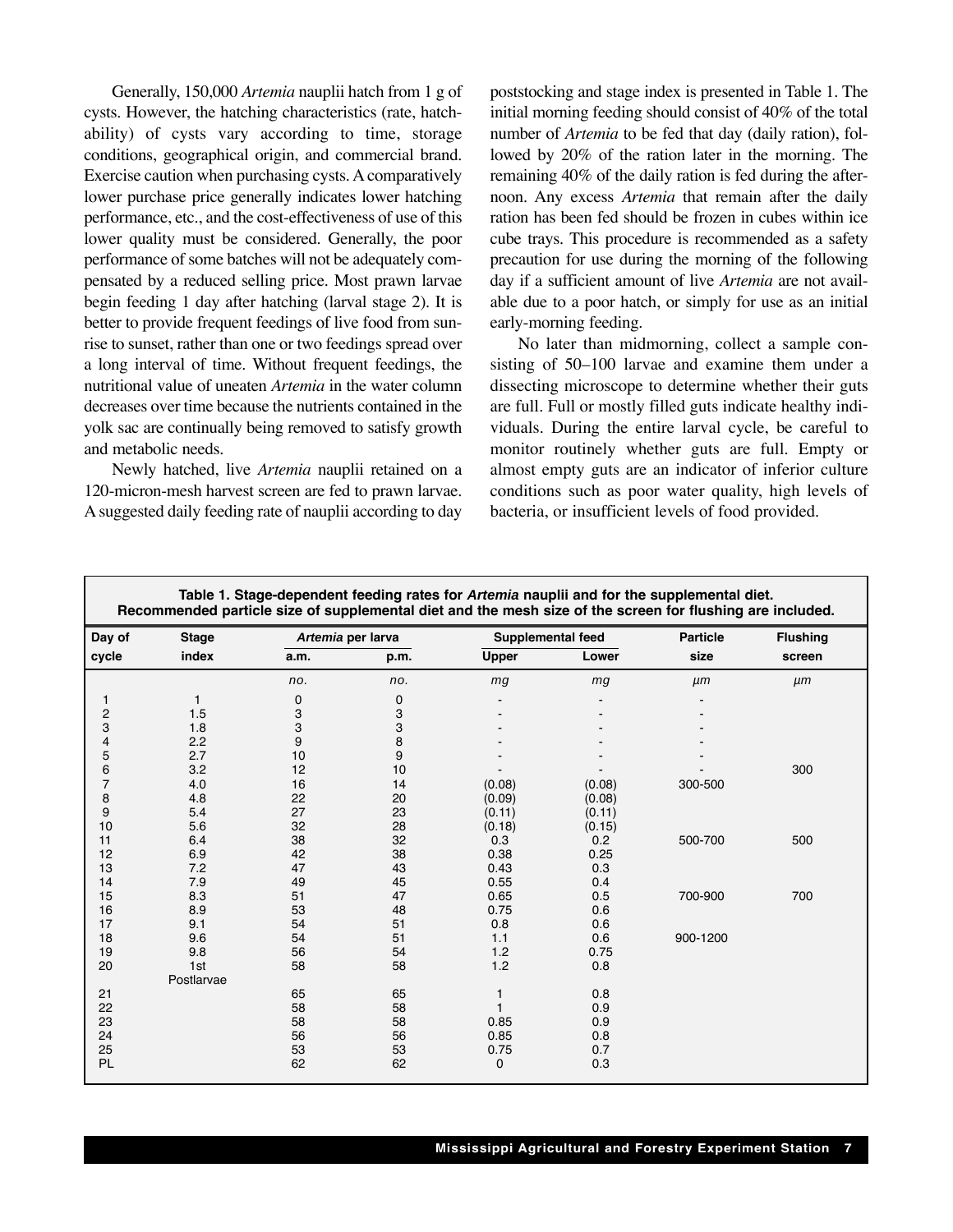#### **Supplemental Feed**

A supplemental inert diet is usually fed during midmorning and late afternoon, approximately 7–10 days after a postlarval production cycle begins. The guts of the larvae should be as full of *Artemia* as possible before feeding of the supplemental diet. When supplemental feeding occurs, position a large-mesh screen (150, 400, or 710 microns, depending upon the size of the larvae) around the standpipe of each culture tank to allow for the exit of uneaten or partially eaten *Artemia* and feces from the tank. The ingredient composition of a typical supplemental diet is fish or squid, chicken eggs, beef liver powder, and a marine fish oil that is a good source of highly unsaturated fatty acids (Table 2). A recommended procedure for the preparation of a supplemental diet follows:

- **(1)** Thaw squid or fish at room temperature or in a microwave oven. Clean squid by removing pen, ink sac, skin, eyes, and beak; clean fish by removing scales, skin, and bones. Sterilize the squid or fish by placing it in a microwave oven and cooking it on high for 7–8 minutes per kilogram  $(3.18 \text{ minutes})$ per pound). Homogenize the sterilized fish or squid tissue in a commercial-grade food processor until a well-blended mixture (i.e., smooth texture with no chunks) has been achieved.
- **(2)** Mix chicken eggs, marine fish oil, and beef liver powder together well, and then add this mixture to the squid or fish homogenate within the food processor.
- **(3)** Gradually add an ingredient for binding purposes (e.g., alginate) and continue mixing slowly until a paste eventually forms and then begins to form balls and detaches from the walls of the food processor.
- **(4)** Take the paste and form thin patties manually or with a press. Then place these diet patties into a plastic bucket containing approximately 4–5 g/L (ppt) of calcium chloride  $(CaCl<sub>2</sub>)$ . A slightly additional amount of CaCl, can be added to the water to increase the rate of binding. The outer layer of each patty will begin to harden quickly and eventually develop a rubbery texture. When this change in texture has occurred, press a patty between your hands and then slide your hands in opposite directions to produce a thinner patty. After the patties have been separated and have assumed a rubbery texture, they

| Table 2. Ingredient composition of supplemental diet.        |                    |  |  |  |  |
|--------------------------------------------------------------|--------------------|--|--|--|--|
| Ingredients                                                  | Percent wet weight |  |  |  |  |
| Squid, cleaned<br>Cod liver oil<br>Eggs<br>Beef liver powder | 85<br>2<br>10<br>з |  |  |  |  |

are processed in a food mill. As larvae increase in size during the production cycle, replace the food mill with a 1.6-mm (l/16-in) cheese grater to produce larger particles of the diet. Create smaller particles by manually pushing the material through sieves to obtain the desired particle sizes. Suggested mesh sizes are 250-micron (0.009-in), 425-micron (0.017-in), 600-micron (0.024-in), 850-micron (0.033-in), and l,000-micron (0.039 in). The resulting sieved diet should be rinsed thoroughly to remove fine particles that can foul the water and contribute to unwanted bacterial growth within the culture tank. Drain the feed before storing either refrigerated (several days) or frozen. The size of particle fed depends on the size of larvae; it normally ranges from 250–1,000 microns (0.012–0.039 in) (Aquacop 1977).

#### **Separation of Larvae and Postlarvae**

After metamorphosis through the 11 larval stages has been completed, larvae then metamorphose into postlarvae. After a significant proportion of larvae (25–33%) has transformed to postlarvae, transfer the remaining larvae to another culture tank so that the postlarvae can be collected for transfer to the nursery phase of culture. The relocated larvae will eventually transform to postlarvae. Generally, two transfers of larvae are required per production cycle. Separate larvae from postlarvae during mid- to late morning after postlarvae have eaten and are clinging to the wall of the culture tank, while larvae are localized in a feeding ring away from the wall of the tank. Collect larvae from these areas of concentration with a small-mesh net and move them to another tank. Be careful to ensure that water quality in the transfer tank is the same as that in the culture tank. In round cylindrical tanks, larvae and postlarvae can be effectively separated by creating a vortex of water at the center of the tanks through the use of paddles. Freeswimming larvae are concentrated within the water column at the center of the tank while postlarvae cling to the sides and bottom of the tank.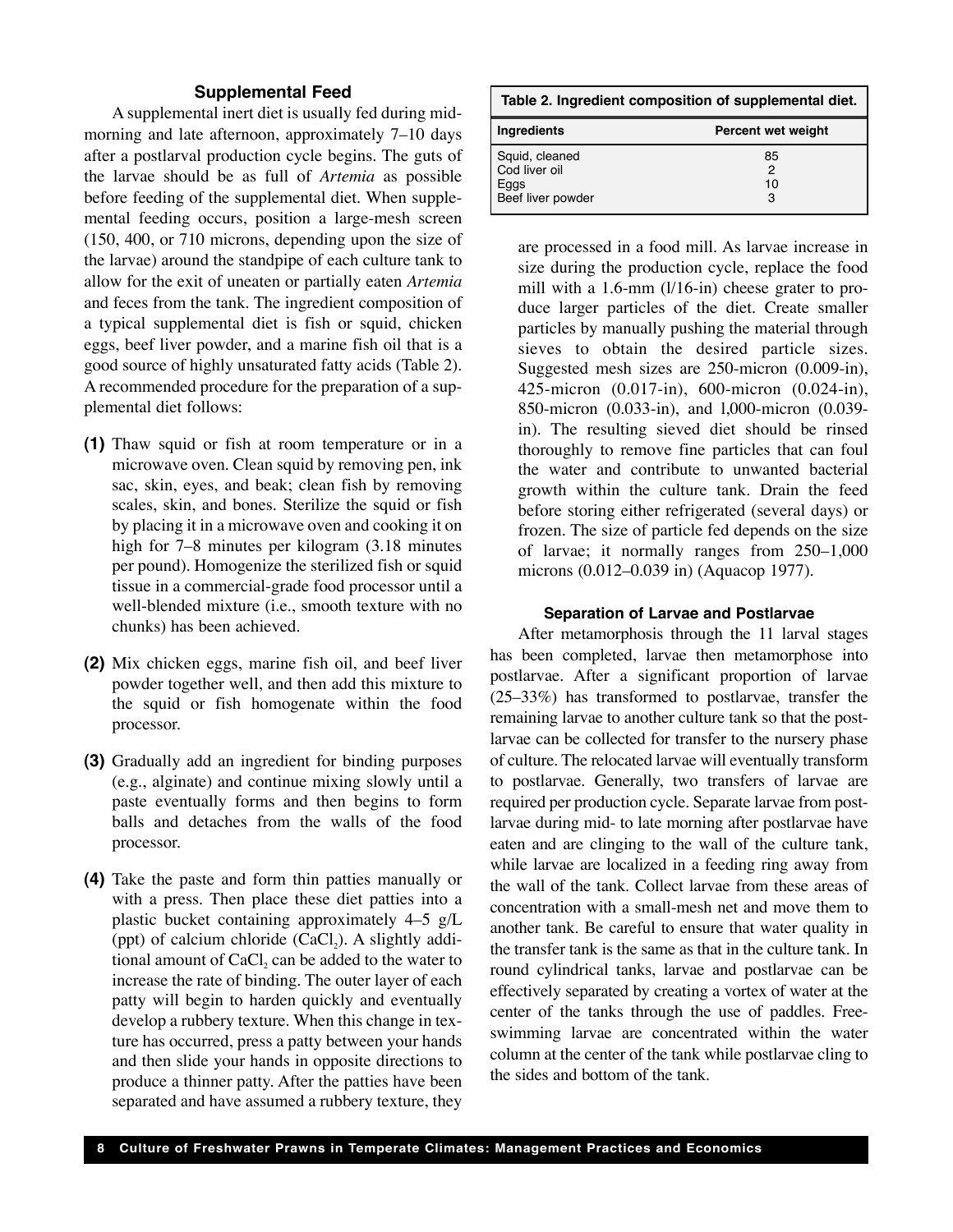After transferring the larvae, transport one-half to two-thirds of the water in the tank where the postlarvae remain to another holding tank and sterilize this water for future use. The postlarvae are now ready for acclimation to freshwater. Freshwater should be added gradually, so that salinity eventually decreases to 0 ppt within a 24- to 36-hour period. At the end of this period, determine the mean weight of individual postlarvae by weighing a bulk sample of a known number

#### *Nursery*

The nursery stage of culture is the period when juveniles are produced for stocking into production ponds. This management practice is included for culture of *M. rosenbergii* in temperate climates to increase an otherwise time-restricted growing season due to growth-limiting and lethal water temperatures in production ponds. A by-product of this management approach is a larger animal for stocking into growout ponds, which reduces the potential for poststocking mortality due to stress or predation by insects.

Nursery culture is generally conducted in tanks within climate-controlled buildings. Water temperatures should range from  $25-28$  °C (78.8–82.4 °F). The design of a nursery facility will vary according to the respective need for insulation to maintain desired water temperature. In some regions, heated greenhouses may be sufficient, but other locations will require heated buildings that are insulated. The costs of maintaining the desired optimal water temperatures for growth during the nursery phase are important components in the assessment of the economic feasibility of this phase. In most locations, immersion heaters will also be required to maintain water temperature. To conserve water and heat, water recirculation systems are recommended. Flow-through systems equipped with heaters may also be used, but practicality is dependent on availability, temperature, and cost of the water. The use of recirculating systems will require the activation and maintenance of populations of nitrifying bacteria (biological filters) to transform toxic ammonia to nontoxic nitrate. Development, use, and maintenance of biological filters are described in the hatchery section of this bulletin, and the same procedures described for brackish water systems are applicable to freshwater systems. No pesticides should be used in or near (at least 100 yd) a nursery facility.

The depth of nursery tanks/raceways for culture generally should not exceed 1.2 m (4 ft) to provide for easy maintenance. Tanks constructed of a variety of plastics and aboveground swimming pools with a liner of at least of postlarvae. This procedure will provide an estimate of the number of postlarvae produced per production cycle. The desired number of postlarvae to be stocked into each tank (density) used in the nursery phase can be accurately monitored by dividing the total biomass (weight) of groups of postlarvae to be stocked by the mean individual weight. Generally, survival at termination of the hatchery phase of culture ranges from 40–80%.

0.1 mm thickness are suitable. Distribute artificial habitat (substrate) throughout the water column to increase the available surface area to permit prawns to distribute themselves in three dimensions within the tank. As a result of this separation, the frequency of aggressive encounters and the opportunity for cannibalism are reduced. The products of this management practice are an increase in survival as well as a potential increase in the amount of energy allocated to growth. Include substrate at a level that increases the available surface area of the bottom and sides of the tanks by approximately 50%. An amount that exceeds 100% of the surface area does not provide any additional benefit. If a flat material is used, then both sides should be included in the calculation of the amount of substrate required. During the period of the nursery phase, the required amount of substrate can be added gradually as juvenile prawns become larger and more aggressive. Growth or survival does not appear to be affected by whether the substrate is oriented horizontally or vertically in the water column (Wilson et al. 2002).

The stocking density for nursery tanks should range from 3–6 postlarvae per liter of water (12–23 postlarvae per gallon). Stocking density can also be based upon the amount of substrate present in the nursery tank — 215–430 postlarvae per square meter (20–40 per square foot) of surface area of substrate (Taylor et al. 2002). This recommended stocking density based upon surface area of substrate is similar to that based on water volume when the amount of substrate is equivalent to 50% of the combined surface area of the bottom and sides of a culture tank. The addition of substrate is critical. A 25% increase in survival was realized after 60 days of nursery culture when substrate was provided (Taylor et al. 2002).

The suggested initial stocking density is based upon achieving good survival and a suitable stocking size within an economically practical amount of time. Typically, a nursery phase of 40–60 days results in a population of juvenile prawns with a mean weight of 0.1–0.3 g, individual weights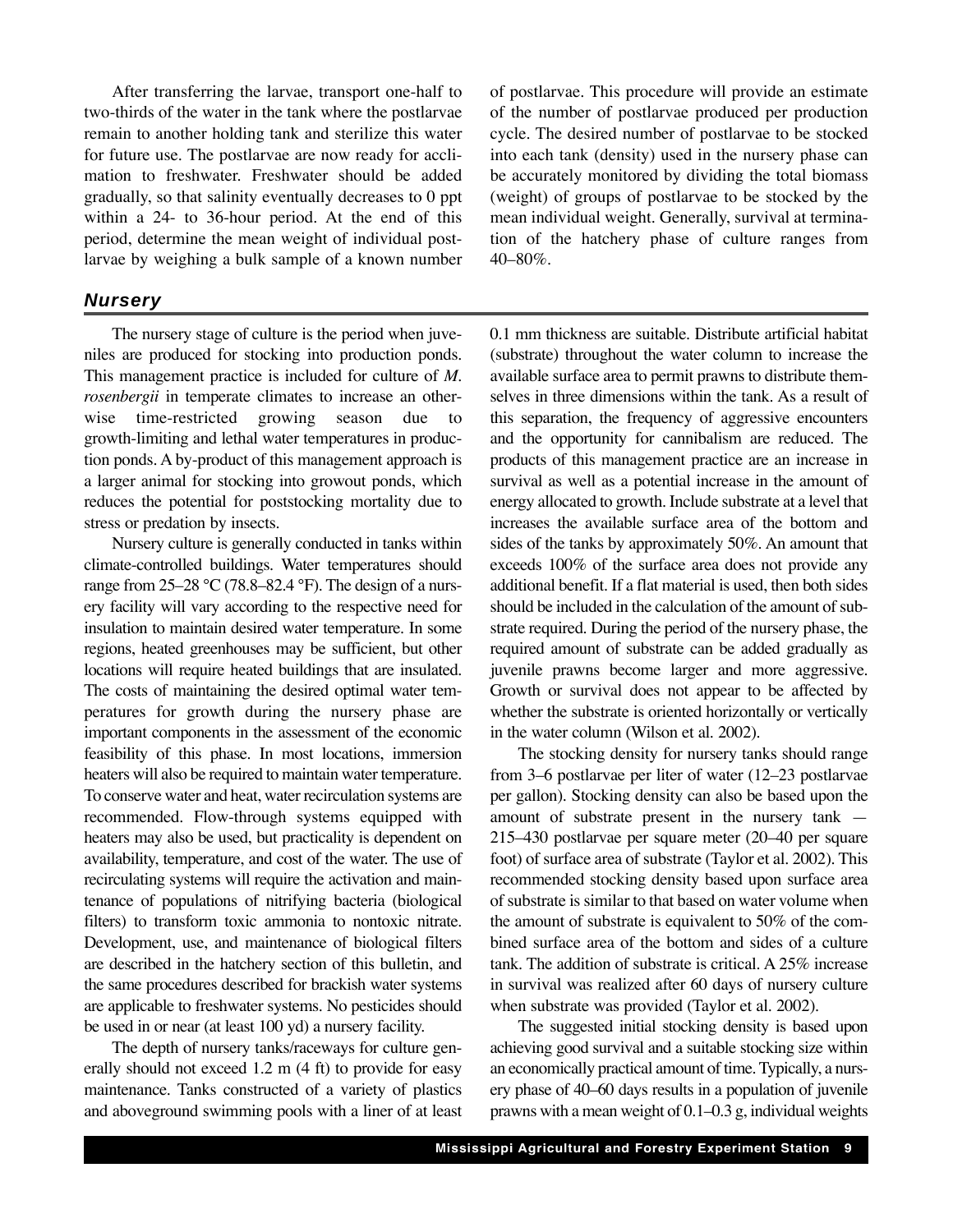that range from 0.4–0.8 g each, and survival that ranges from 55–80%. Survival varies according to stocking density, amount of substrate used, feeding rate, water quality, duration of the phase, and numerous other variables. Under the density and associated conditions prescribed, survival can be reasonably estimated by assuming 1.5% mortality per week for the first 4 weeks, 3% mortality per week for the next 5 weeks, and up to 3% per day for the size of juveniles attained after 9 weeks.

During the nursery phase of culture, the biomass of a popula-

tion of juvenile prawns in a tank reaches a sufficiently high level whereby the juvenile prawns respond by a reduction in growth rate. This density-dependent growth response has been shown to begin when a biomass density of 0.5 g/L is achieved (D'Abramo et al. 2000). At a density of 5 juveniles per liter, this density is achieved when the mean weight of the population is  $0.1 \text{ g}$  (100 mg). Therefore, under the prescribed stocking densities and other management protocol for nursery culture, growth rates are likely less than optimal after the first 35 days of a 60-day nursery phase. However, despite this density-dependent reduction in growth rate, the suggested densities are still designed to provide for a cost-effective enterprise.

Prawns in the nursery phase should be fed a highprotein (approximately 55% crude protein, dry weight) trout or salmon starter diet (#1 then switch to #2 particle size). Commercial diets manufactured by Zeigler Brothers, Inc., (www.zeiglerfeed.com) or Rangen, Inc., (www.rangen.com) have been used successfully. During the nursery stage of culture, the particle size of diets fed should not exceed #4. A feeding schedule based on percent of live body weight and an empirically derived growth curve for *M. rosenbergii* during the nursery phase of culture is provided in Figure 3. Divide the total daily ration into at least two separate morning and afternoon feedings. To avoid poor water quality caused by overfeeding, adjust the amount of daily ration based upon the observed consumption of food.

Three times per week, feed prawns a dietary supplement consisting of shredded frozen beef liver at a rate equivalent (on dry weight basis; liver moisture content is



**during indoor nursery phase of culture. Postlarvae initially stocked at five to six per liter.**

approximately 80%) to the daily ration of formulated feed. The liver diet is best prepared by shredding it from a frozen form manually with a cheese grater. By following this procedure, the liver particles can be either rinsed or slowly introduced directly to a tank so that uneaten particles do not accumulate on the substrate or bottom of a tank. To avoid a potentially rapid deterioration of water quality, divide feeding of the total shredded beef liver ration into equivalent amounts over at least three separate times during the day. Despite this precaution, feeding beef liver in recirculating systems can somewhat compromise water quality and partial water exchanges may be necessary.

Before stocking nursery tanks, calculating feeding rates, stocking ponds, or selling juvenile prawns, you must first estimate weight. A relatively accurate estimate of a mean individual weight can be achieved by collecting several samples of at least 100 prawns, spinning them in a net to remove excess water, and then weighing them. Survival of prawns is not adversely affected by the spinning procedure. The calculated mean individual weight can then be multiplied by the number of the prawns desired, and this total weight can be used to guide in the collection of the actual number of prawns required. Samples are often disproportionately composed of smaller prawns that are easier to collect. As a result, calculation of the mean individual weight for the population is often an underestimate, leading to an overestimate of the number of juveniles. This is a fundamental problem in obtaining an accurate determination of the amount of juveniles for sale to producers, and survival at the termination of the nursery phase of culture.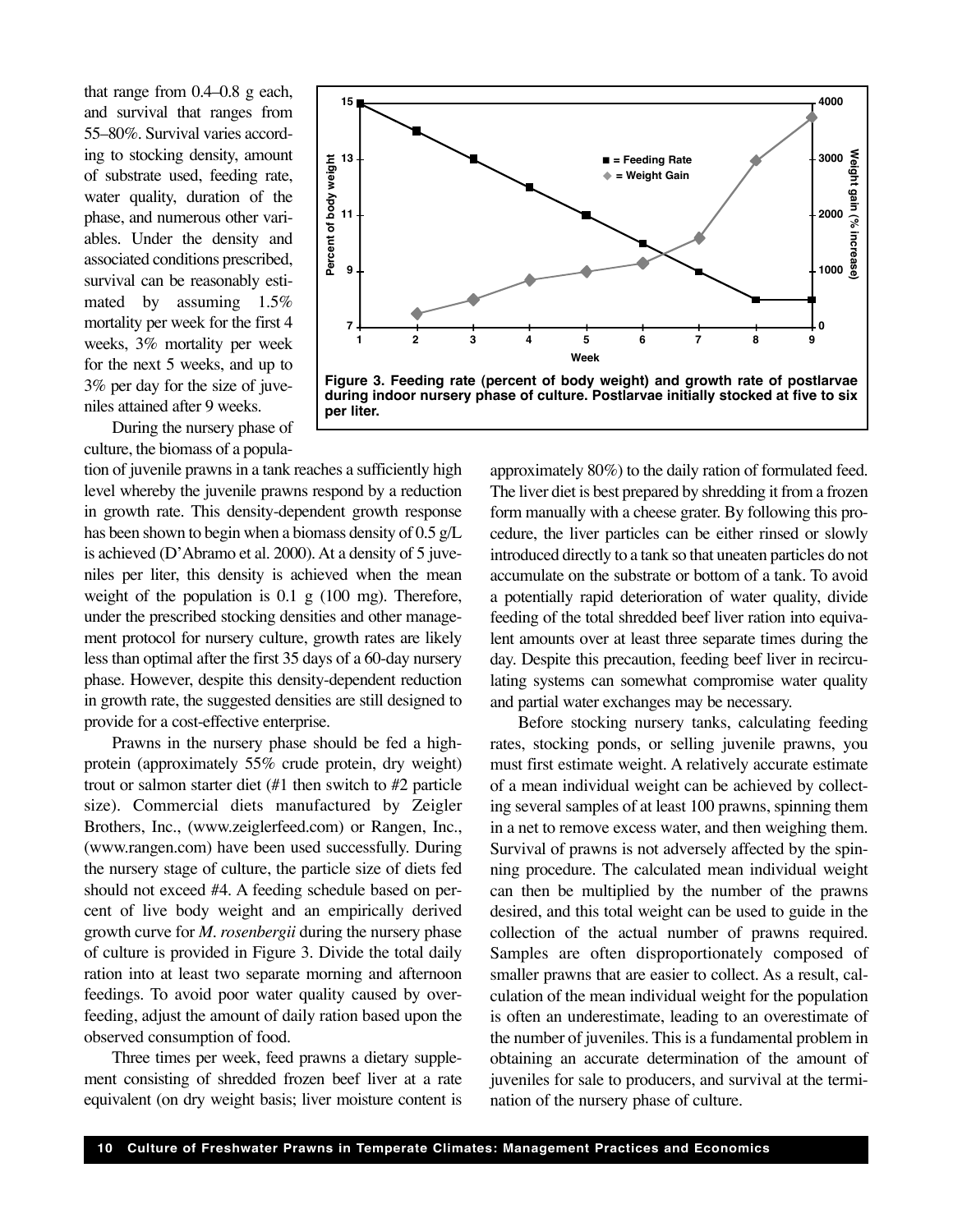#### **Size Grading of Nursery Populations**

Size grading of juveniles from a nursery-grown population before stocking into production ponds is an effective method to increase mean individual weight and total yield at harvest. Size grading is a simple stock manipulation procedure commonly practiced in the husbandry of terrestrial animals. Grading separates the larger, fast-growing prawns from the smaller, slowgrowing ones, a size disparity that is the product of the typical social hierarchy that develops among males during the nursery phase. When these separated populations are independently transferred to production ponds, growth of the smaller males is no longer negatively impacted by the presence of the larger, faster-growing males. After stocking into production ponds, the growth rates of smaller males commonly increase to compensate for the comparatively slower growth rates that occurred during the nursery phase (compensatory growth). The division of nursery-raised populations by size results in a dramatic reduction in the proportion of small males that is generally characteristic of prawn populations harvested from production ponds stocked with ungraded juveniles. The reduction in the number of small males at harvest increases total yield and potential revenue. The weighted production from ponds separately stocked with each of two populations obtained by grading can be 25–30% greater than production in ponds stocked with the same group of prawns that were not graded. However, recent research results suggest that these increases in production are not achieved when sizegraded populations are stocked at a low density of 21,000 prawns per hectare (8,500 per acre).

Size grading can be performed with either bar graders that are conventionally used to grade small fish or a derivation of the bar grader design. The type of numerical separation by size achieved will depend upon the bar width used and the weight (size) distribution of the population of nursery-raised prawns. Experience has demonstrated that a good relationship exists between bar width and the mean weight of the largest prawns that pass through the bars in a vertical plane. A prawn size (weight)-bar width relationship should be determined for the specific size-grading technique used. A 50%-50% (upper-lower) or 40%-60% (upper-lower) numerical separation is advised so that comparable numbers of juvenile prawns representing each graded population are available for stocking. Be careful to avoid a situation where the result of the grading is a disproportionate number of prawns in one size class (i.e., 80%). Stocking of populations arising from a 70%-30% (upper-lower) separation has still produced substantial increases in overall production relative to that of ungraded populations that were stocked.

No specific grading procedure is recommended. Juveniles move toward a flow of water, and this behavior may assist in the use of passive grading techniques. Other, more active grading techniques would involve the movement of a grader through a population or the forced movement of a population through a stationary grader. The choice of technique should be based upon the experience, ease, effectiveness, and resources available to the culturist. Always conduct size grading with the provision of plentiful aeration to avoid stressful conditions.

#### **Transport of Postlarvae and Juveniles**

Two methods are commonly used for shipping freshwater prawn postlarvae and juveniles. The first method of shipment is identical to that used for many years for live shipment in the ornamental fish trade. Either postlarval or small juvenile prawns are placed into a plastic bag containing water and pure oxygen; the bag is placed in a cardboard box with a Styrofoam liner. This method is used for either airfreight or short-distance ground delivery. The second method of transport is live haul and requires a tank/container with well-aerated (oxygen, or forced air) water. Agitators should not be used to aerate the water because they will injure or kill postlarval prawns. Live-haul containers may or may not be insulated. Live haul is a much more economical approach to transport comparatively large numbers of postlarvae and juveniles that need to be shipped long distances. Live haul is also the only costeffective method for transport of nursed juveniles that are 30 days and older.

Some practices for successful shipment are common to both methods. Prawns need to be acclimated slowly to the conditions (temperature, salinity, pH, etc.) of the shipping water. Water for shipping is usually cooled to within a range of  $18-22$  °C (64–72 °F) to reduce the level of activity and metabolism of the prawns — specifically oxygen consumption and ammonia excretion. Shipping temperature should be based upon the anticipated ambient temperature conditions during the time interval between shipment and receipt. The air temperature of vehicles, airline cargo holds, and loading docks en route, combined with duration of exposure, will influence water temperature at the final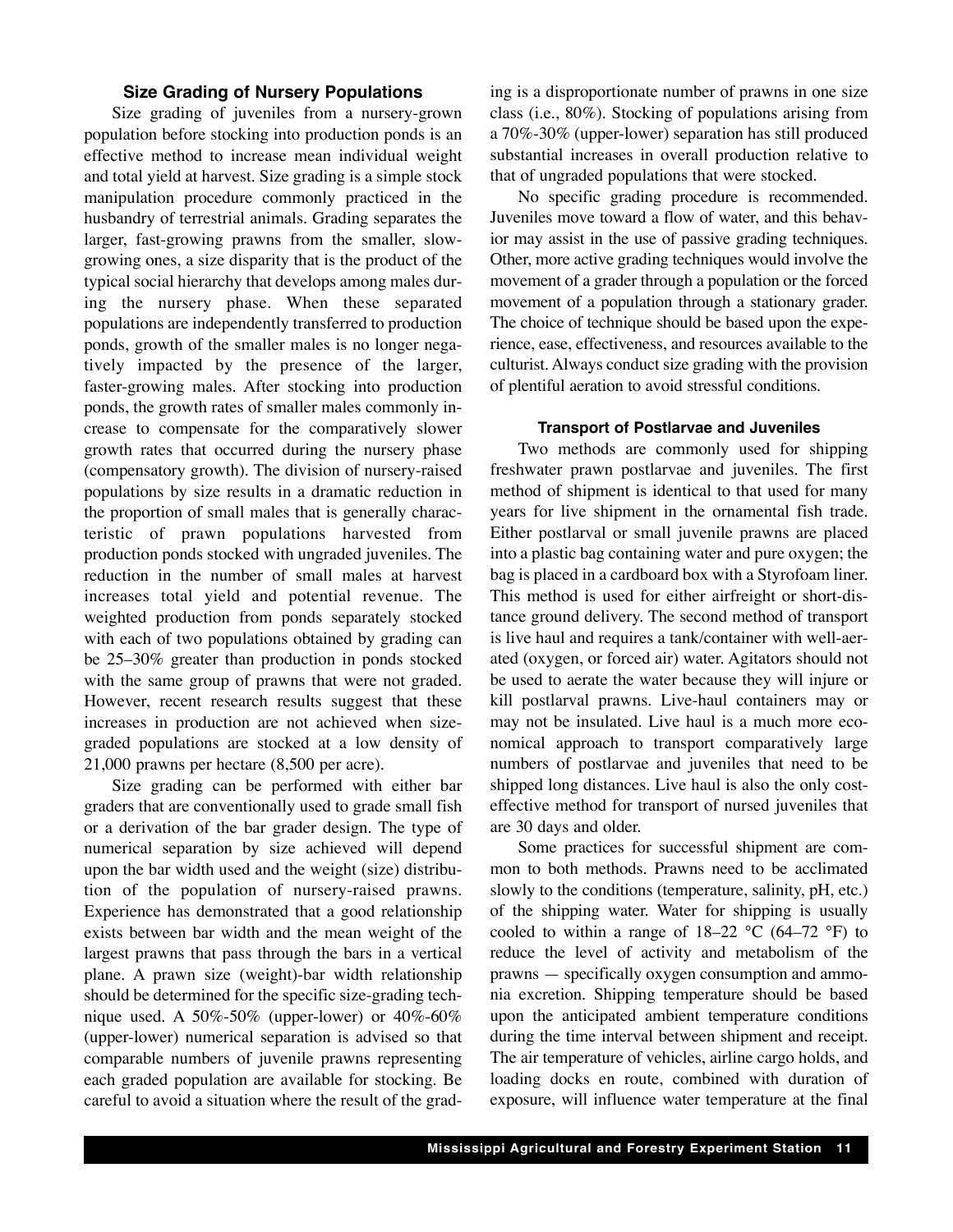destination. Prawns should not be fed for at least 12 hours before shipping. Lack of food will reduce the rate of production of ammonia, a toxic excretory product of protein metabolism. Periodically, determine the mean individual weights of groups of prawns throughout the procedure of loading for shipment. This ongoing determination of mean weight of the population ensures greater accuracy in the provision of the desired numbers for shipment. Those prawns first removed (captured) by net from a culture tank are typically the smallest.

When shipping prawns, it is very important to consider density and weight (biomass). Generally, 5,000 new postlarvae are shipped in 2.5-gal (9.5-L) aquarium trade shipping bags. Each postlarva weighs approximately 0.01 g, so the weight (biomass) density is 20  $g/gal$  (5  $g/L$ ). If larger nursed juveniles are to be shipped in these shipping bags, then stocking densities must be reduced significantly. Nursed juveniles that weigh approximately  $0.1$  g each  $-$  a tenfold increase in weight over a newly metamorphosed postlarva — should be stocked at a density of 750 per 2.5-gal bag (30 g/gal or approximately 7.5  $g/L$ ). The weight per gallon (or liter) shipped increases by 50% for larger prawns; however, density decreases by 85%. A study conducted by Coyle et al. (2001) using sealed bags with pure oxygen, box containers, and juvenile prawns of  $0.26 \text{ g} \pm 0.02 \text{ g}$  indi-

#### *Growout*

Postlarvae or juveniles for the pond growout phase can be purchased through commercial hatcheries currently located in several states, including Mississippi, Texas, Florida, Kentucky, and Tennessee. Stocking of juveniles is recommended to reduce poststocking mortality and control size variation at harvest. The price varies according to age (size) and quantity desired but is approximately \$20–30 per 1,000 postlarvae and \$60–85 per 1,000 juveniles.

#### **Pond Design and Preparation**

Production ponds for freshwater prawns should have many of the basic features of ponds used for the culture of channel catfish. A good supply of fresh water and soil with excellent water-retention qualities are essential. Well water is the preferred water source for raising freshwater prawns. Collected runoff from a surrounding watershed or runoff from rivers, streams, and reservoirs can be used. However, the quality of the water may be subject to adverse changes, and sufficient quantity (availability) for needs is unpredictable. cated that transport at 25 g/L resulted in lowest cost per individual prawn. Water quality and survival data indicate that stocking densities greater than 10 g/L and durations exceeding 8 hours in sealed containers may result in a deterioration of water quality and stressful conditions for transported prawns.

Tanks/containers used for live transport can vary in size, shape, insulation value, and aeration capacities. Recommended biomass densities (grams per liter) for live haul and boxed shipping are similar. Live haul capacities for juveniles of approximately 0.3–0.4 g each are approximately 33 g/gal  $(8.75 \text{ g/L})$ . Therefore, you would ship approximately 65–70 juveniles per gallon at this stage of development. Larger juveniles need to be shipped at lower densities. Density can be increased slightly for live haul trips that are less than 2 hours. A water salinity of 1 ppt is commonly used for live hauls. Salinities of 4–5 ppt would likely be beneficial, and the cost for the additional salts would be included in the transport cost. As expected, lower stocking densities yield higher survival, especially on longer trips with larger prawns. Live-haul shipments with lower-thanrecommended-biomass densities will most likely ensure higher postshipping survival, but this benefit must be weighed against the cost of transport per individual juvenile.

Whatever the source, the quality of water must be evaluated for its suitability for culture before a site is selected. Some water quality characteristics considered absolutely necessary for good prawn growth include at least 90 days of water temperatures greater than 20°C (68°F), pH that ranges from 7.0–8.5, and a water hardness that ranges from 15–300 mg/L (ppm). Ponds should not be constructed in areas that are subject to periodic flooding. Before stream or river water enters into ponds, it should be passed through a nitex screen with a mesh diameter that does not exceed 300 microns. This procedure should prevent the undesired introduction of fish and fish eggs into the pond.

Analysis of soils for the presence of pesticides is another procedure that is essential before selection of a site. Many pesticides applied in the management of row-crop farming are toxic to prawns. Therefore, ponds should not be constructed in contaminated soils, in areas that are subject to drift from agricultural sprays, or in areas exposed to runoff water that may be susceptible to pesticide contamination. Samples from water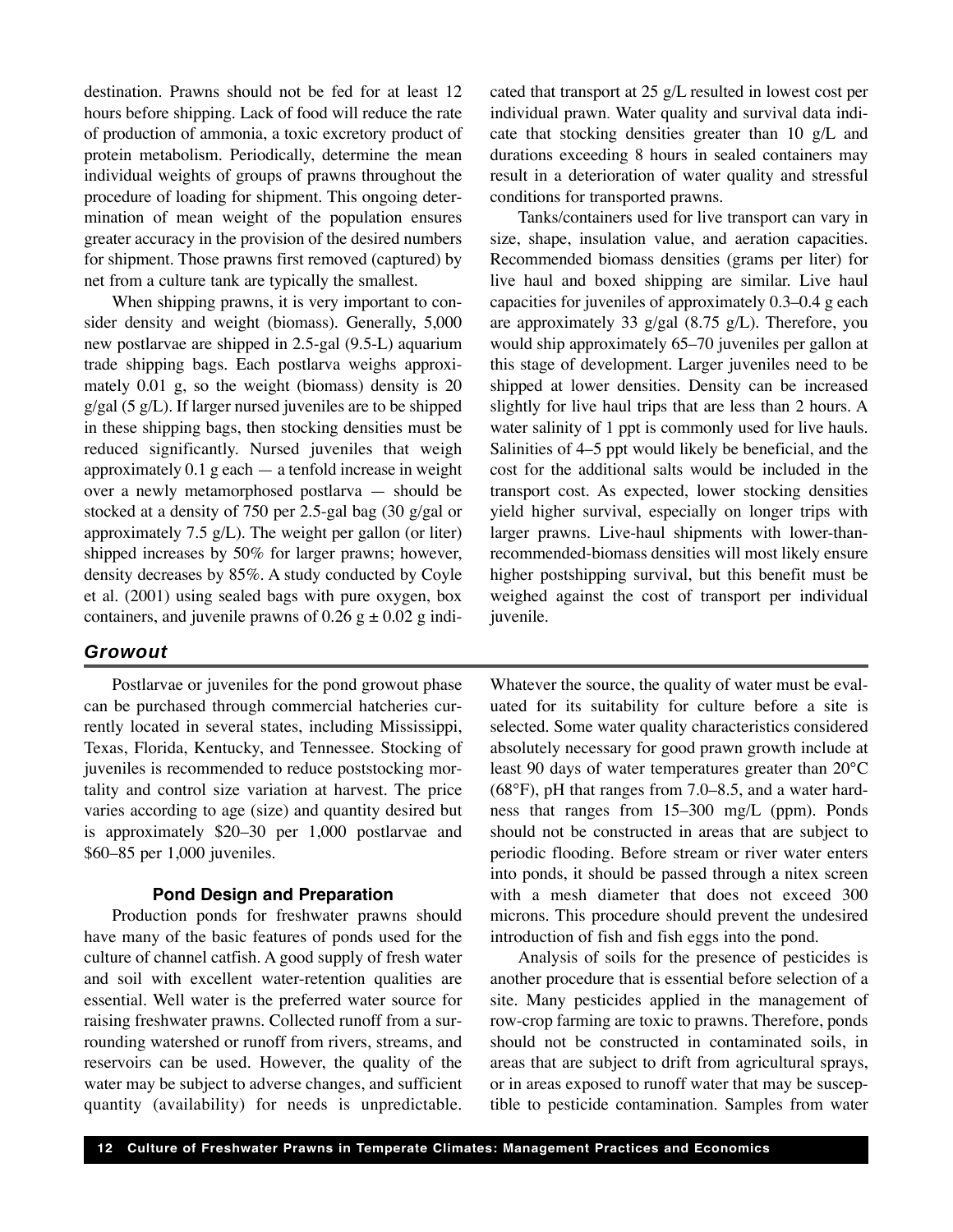sources intended for use in culture should also be screened for pesticide contamination.

Local or regional offices of the Soil Conservation Service can provide assistance in pond design and layout. The surface area of growout ponds should ideally range from 0.4–2.0 ha (1–5 A). Successful production in larger ponds has been achieved, but the logistics of management and harvest present some problems. Ideally, the shape of the pond should be rectangular, thereby providing the opportunity to distribute feed across the entire surface area of water. The bottom of a production pond should be completely smooth and free of any potential obstructions to seining. It should also be free of any deep depressions where prawns will escape capture by seine or become stranded if a drain harvest is performed.

Ideally, ponds should have a minimum depth of 0.6 m (2.15 ft) at the shallow end and slope to a maximum depth of 1.2–1.5 m (3.93–4.10 ft). The slope of the pond bottom should allow for rapid draining and consist of a 4-in drop in elevation for every 100 ft of pond bottom. A smaller slope may contribute to the formation of small depressions on the pond bottom where prawns become stranded during a drain harvest. If a drain harvest is planned, then a slightly deeper (10–15 cm, 4–6 in) area of 4.6–6.1 m (15–20 ft) should be constructed around the drainpipe. During drain harvest, the prawns will concentrate in this area to provide for a practical procedure for removal. Alternatively, if the extent of the drainage fall allows, prawns can be collected in a net or basket placed in water on the outside of the pond levee. If a pond is designed properly and the drainpipe is free of obstructions, this method requires the least amount of labor.

Best results for draining and harvesting ponds with  $0.4-1.2$  ha  $(1-3 A)$  of water surface have been realized with one 35- to 40.5-cm-diameter (14- to 16-in-diameter) drainpipe or two 20- to 25-cm-diameter (8- to 10-in-diameter) drainpipes included in the design. With the flow capacity of these pipes, full draining of most ponds will occur within 24–48 hours. If more pipes or larger pipe diameters are used, then the draining time will correspondingly decrease. Provision of at least two pipes also provides backup if one pipe should become obstructed. Draining of the final 0.9 m (1 ft) of water should be sufficiently slow to allow time for prawns to either collect within the "in-pond" catch basin or pass through the drain for collection outside the levee. One 25-cm-diameter (10-in-diameter) pipe is ideal for draining the final 0.9 m (1 ft) of water. Some prawns may still have to be removed from the pond bottom as the final water drop may strand some in soft muds.

Collect soil samples at six different locations from the bottom of a newly constructed pond and mix them to make a composite sample. Place each sample in a soil-sample box  $-$  available from county offices of the Mississippi State University Extension Service — and send it to the MSU Extension Soil Testing Laboratory or another soil-testing laboratory to determine pH. If the pH of the soil is less than 6.5, perform an application of agricultural limestone to increase the pH to at least 6.5, or preferably 6.8.

#### **Provision of Additional Habitat (Substrate)**

Much research has been devoted to the evaluation of the effect of substrate in production ponds (Tidwell et al. 1998, 1999, 2000). Substrate consists of any twoor three-dimensional material that can be added to fill the water column and serve as additional habitat for the prawns. A design that allows easy introduction and removal, as well as a material that will give multiple years of use are recommended. Substrate material that has been commonly used in research investigations is an orange PVC barrier fencing often found along the perimeter of construction sites. This material is UVprotected and has been used for at least 5 consecutive years without deterioration in quality. Other materials such as bird netting or old nets have also been used successfully. Cost and availability are important considerations in minimizing the proportional contribution of this material to overall operational costs.

Substrate should be suspended vertically in the water column, and the surface area of both sides should be equivalent to at least 50% of the bottom surface area of the pond, estimated as being equivalent to the water surface area. Reinforcement bars (rebars) are commonly used to support the vertical substrate within the water column, and one rebar is positioned approximately every 25 ft along the substrate. Provision of habitat has resulted in as much as a 25% increase in total production in experimental ponds. Generally, realized increases are between 10% and 15%. A comparable increase in production has yet to be demonstrated in commercial production ponds containing substrate.

#### **Pond Management**

A feeding-fertilization program at or before stock $ing$  — similar to that used for catfish fry ponds — is recommended to discourage growth of common prob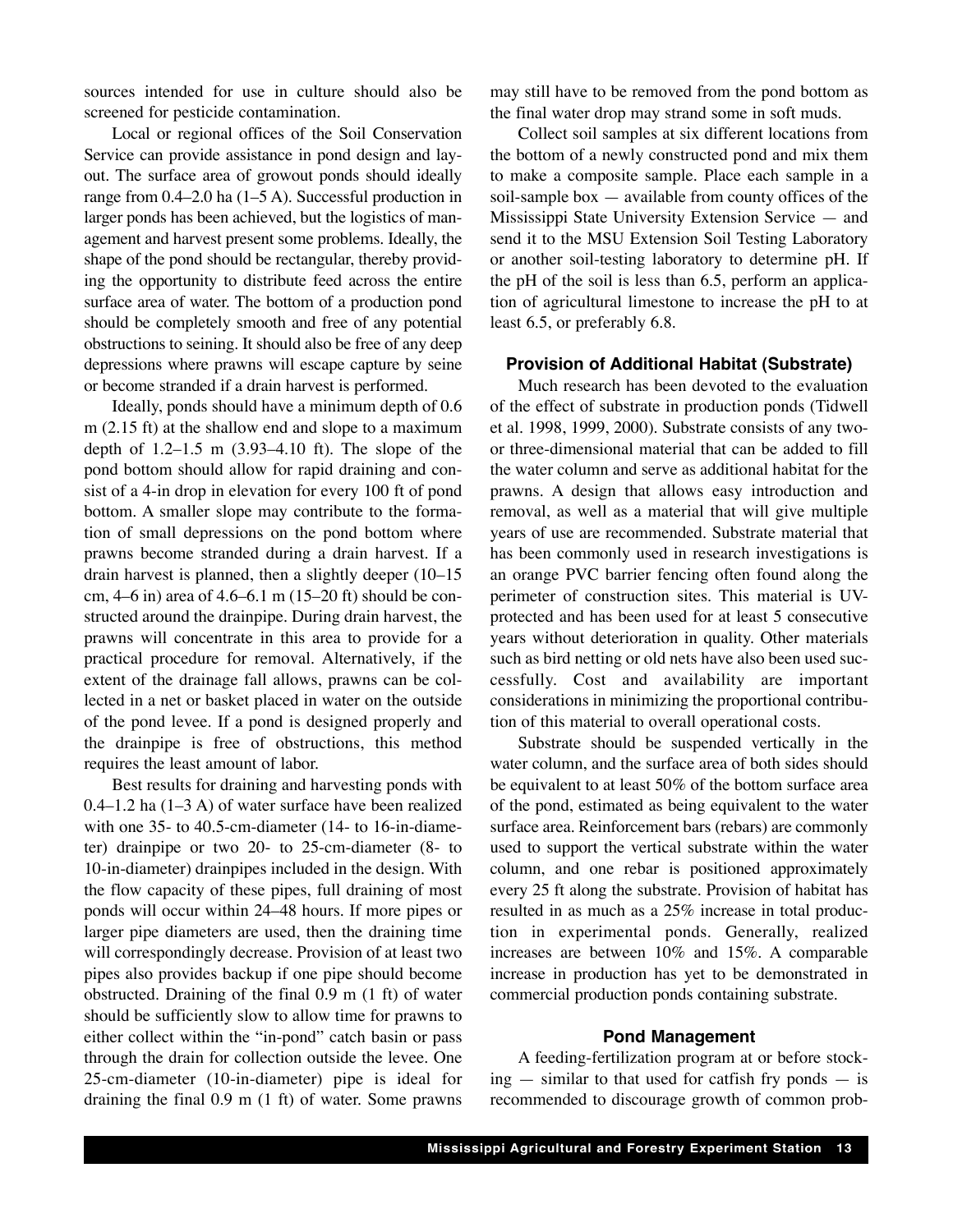lem weeds such as C*hara* sp and *Najas* sp*.* After the ponds are filled with water and at least 1–2 weeks before the stocking of the prawns, apply an inorganic fertilizer to shade out the growth of unwanted (nuisance) aquatic plants. A liquid inorganic fertilizer — either 10-34-0 or 13-38-0 — gives the best results and should be applied at a rate of 1.9 L (1/2 gal) per surface acre. To assist in this procedure, inoculate each pond with water from ponds containing already-established blooms of desired microscopic algal species. Do not use inorganic fertilizers to stimulate phytoplankton growth to shade

out undesirable aquatic plants that have already appeared. Inorganic fertilizers stimulate growth of both rooted and filamentous ("moss") nuisance plants. Maintaining a proper phytoplankton bloom will facilitate proper feeding and harvest of freshwater shrimp.

To stimulate an abundance of natural food organisms for the prawns, perform multiple applications of organic materials such as distillers' dried grains and solubles, cottonseed meal, or sinking catfish feed. Choice of "fertilizer" should be based on cost and local availability. Start the organic fertilization program with a one-time application of cottonseed meal or sinking catfish feed at 200–300 lb/A after a pond has been filled. Continue fertilization with a commercial catfish feed or meal (finely ground or small pellet is best) at a rate of 15–20 lb/A on alternate days until application of formulated feed begins, usually 6–8 weeks poststocking. At stocking densities of 8,000–24,000 per acre, organic fertilization throughout the growout period appears sufficient to sustain natural food populations for achieving maximum growth.

Operating pond depth should range from 3–4 ft during the growout period. Pond depth during the initial stocking and the beginning of the growout period, when water temperatures are generally cooler, could be increased to 4–5 ft to discourage the growth of aquatic rooted plants and filamentous algae.

Prawn production in ponds can be negatively impacted by the presence of fish that are potential predators, as well as competitors for formulated feed and



natural food resources. Existing fish populations must be eradicated before stocking prawns. There are two options for fish eradication: (1) completely drain the pond; or  $(2)$  apply 3 pt  $(1.41 \text{ L})$  of 5% emulsifiable rotenone per acre-foot of water. Rotenone is also potentially toxic to prawns. After it is applied, rotenone breaks down at a rate influenced by temperature, light, levels of dissolved oxygen, and alkalinity. Generally, you can stock prawns without concern for rotenone toxicity 2–3 weeks after application.

#### **Stocking of Juveniles**

Before stocking, acclimate juveniles to pond conditions by gradually replacing the water where they are being held with water from ponds where they will be stocked. Replace at least 50% of the transport water. The temperature difference between the holding system and the stocking ponds should not exceed 3°C (5.4°F).

To avoid stress and possible mortality caused by low temperature, stock prawns when the early-morning temperature of the pond water is at least  $20^{\circ}$ C (68 $^{\circ}$ F) for several days. This management guideline should significantly reduce the risk of mortality of juvenile prawns that would occur due to a rapid decrease in water temperature to 15.6°C or less (60°F or less) caused by unanticipated low air temperatures.

Juveniles — preferably those derived from sizegraded populations and weighing from 0.1–0.3 g  $(0.003-0.011 \text{ oz})$  — have been commonly stocked at densities ranging from 24,700–49,400 per hectare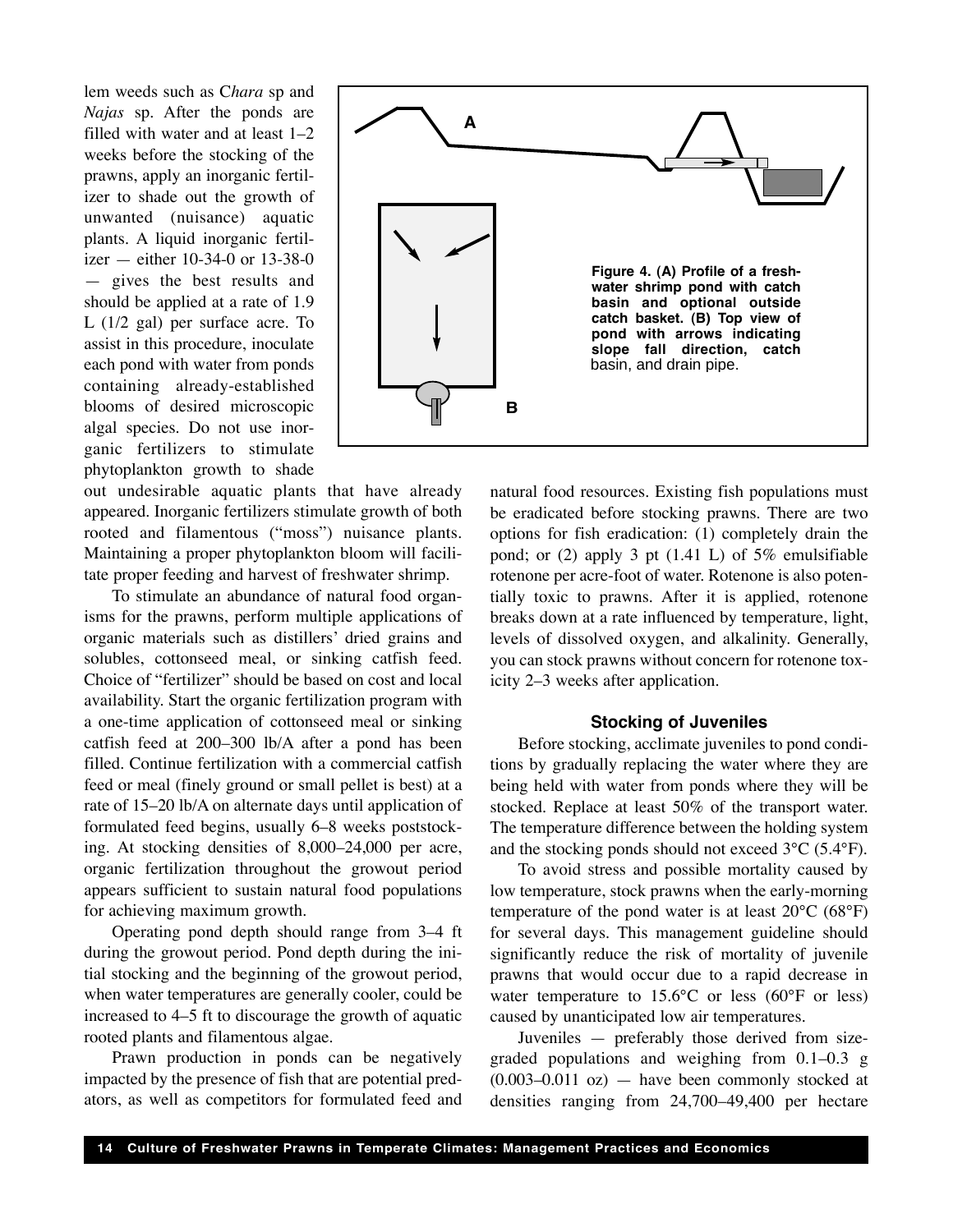(10,000–20,000 per acre). Lower stocking densities will yield comparatively lower total harvested weight per growout period but higher weight per individual prawn. The duration of the growout period is dependent on the water temperature of the ponds and generally ranges from 120–l50 days in central Mississippi. Prawns could be grown year-round — possibly two crops per year if sufficiently warm water is available.

#### **Feeding**

Juvenile prawns stocked into earthen growout ponds at the previously stated densities initially satisfy their nutritional requirements by consuming natural pond biota, such as insect larvae and worms. Researchers have evaluated a variety of feeding practices involving the provision of different nutrient sources at different times during growout. However, for the range of stocking densities previously recommended, commercially available sinking channel catfish feed (32% crude protein) has been determined to be an effective diet throughout the growout phase. Recommended feeding rates are based upon estimated survival, estimated consumption expressed as a percent of live body weight, and the mean weight of the population derived from sampling of ponds (Table 3). Weekly rates based upon density without sampling must be developed eventually for practical use.

A large proportion of the feed is presumed to be not directly consumed by the prawns but rather to serve as a fertilizer (a direct source of nutrients for the populations of natural food organisms). A 1% mortality rate within the pond population is assumed per week, and at the end of the pond growout season, survival generally ranges from 60–85% when proper water quality is maintained through recommended management practices (see water quality management section). Yields typically range from 670–1,350 kg/ha (600–1,200 lb/A). Mean individual weight is inversely related to production and ranges from 28–65 g or 36–15 whole prawns per kilogram (16–7 whole prawns per pound).

| Table 3. Weight-dependent feeding rates<br>for semi-intensive pond growout<br>of Macrobrachium rosenbergii. |                                 |  |  |  |  |  |
|-------------------------------------------------------------------------------------------------------------|---------------------------------|--|--|--|--|--|
| Mean wet weight                                                                                             | Daily feeding rate <sup>1</sup> |  |  |  |  |  |
| < 5a                                                                                                        | 0%                              |  |  |  |  |  |
| $5 - 15q$                                                                                                   | 7%                              |  |  |  |  |  |
| $15-25$ g                                                                                                   | 5%                              |  |  |  |  |  |
| >25q                                                                                                        | 3%                              |  |  |  |  |  |
| <sup>1</sup> Percent of body weight. As-fed weight of diet/wet biomass of prawns x 100.                     |                                 |  |  |  |  |  |

#### **Water Quality Management**

Water quality influences the rate of growth of freshwater prawns. Dissolved oxygen is particularly important, and a good oxygen-monitoring program is necessary. Because prawns live on the bottom (in ponds without substrate), levels of dissolved oxygen should be routinely monitored within the bottom 0.3-m (1-ft) depth of water. Oxygen levels at the surface can potentially be lower than those at the bottom.

Electronic oxygen meters are the most reliable and accurate means to determine levels of dissolved oxygen. These meters are comparatively expensive and require careful maintenance and calibration to ensure good operating condition and the collection of accurate data. The need for an electronic oxygen meter increases as the quantity of ponds that need to be managed increases.

If an enterprise consists of only a few ponds, then monitoring of dissolved oxygen levels can be readily accomplished through use of a commercially available chemical oxygen test kit that is generally equipped to conduct 100 independent tests. Water samples for dissolved oxygen analysis can be collected from the lowest foot of the water column with either commercially available or individually fashioned devices.

Dissolved oxygen concentrations should always be maintained above 3 mg/L (ppm). At concentrations below this level, stressful conditions and eventually mortality will occur. Levels of dissolved oxygen that are substantially higher than 3 mg/L (ppm) are recommended because chronically lower levels of dissolved oxygen throughout the growing season can markedly impact yields. Emergency aeration can be achieved by an aerator, a device that increases the rate of transfer of oxygen from air to water. The type and power of the aeration device(s) will be principally determined by the size and shape of the culture pond. Generally, aeration generated by 1 horsepower per surface acre of water is recommended.

During the late-evening and early-morning hours of summer months, when the water temperature of ponds generally exceeds 25°C, dissolved oxygen must be monitored frequently (every 2–3 hours) because rapid decreases in oxygen commonly occur. To assist in predicting whether the level of dissolved oxygen will likely decrease to either stressful or lethal conditions, record the level of dissolved oxygen an hour after sunset and again approximately 2 hours later. Plot these two readings on a piece of graph paper and connect the points with a straight line. By extending the line from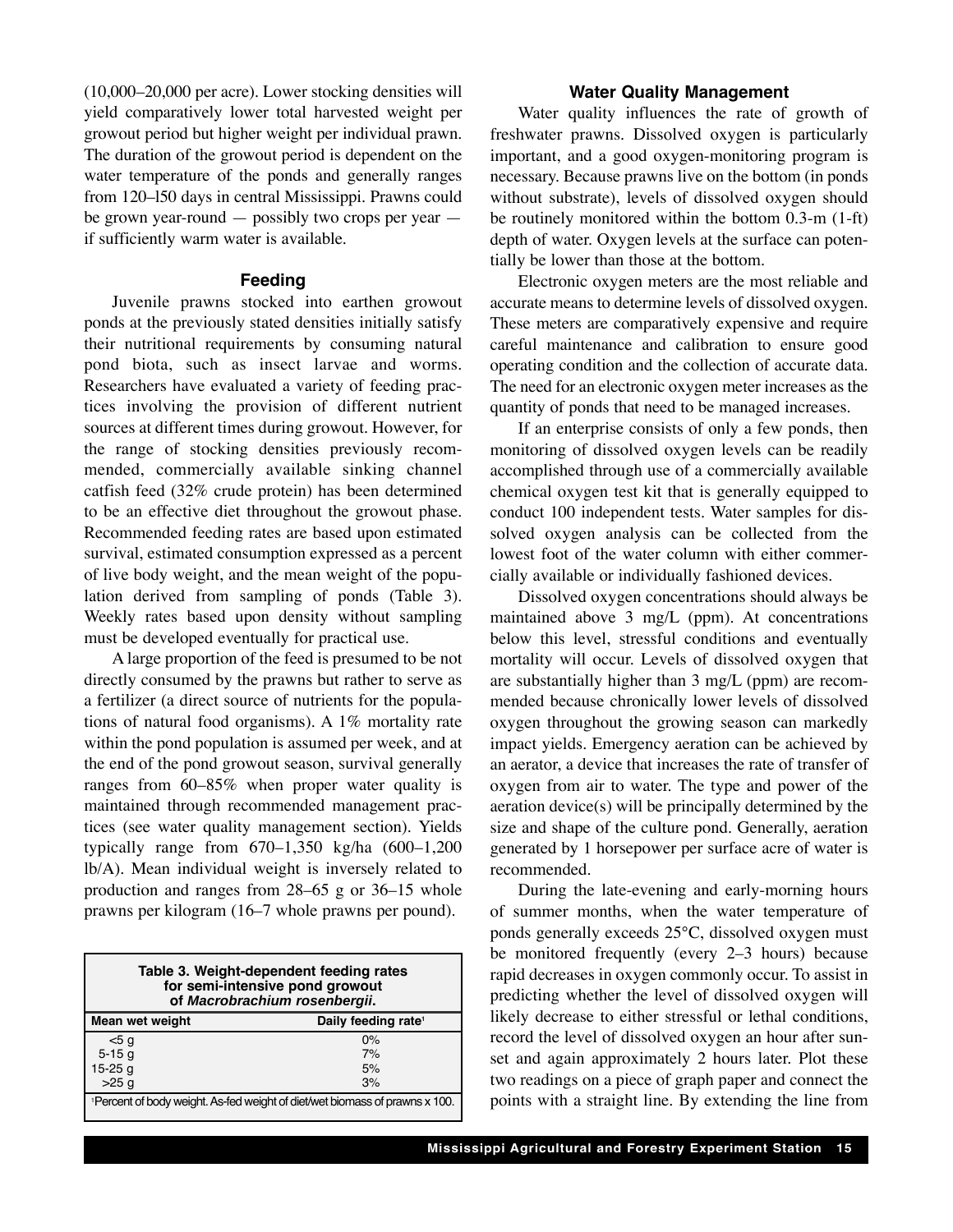these two points over time, you can estimate the dissolved oxygen concentration before daylight (5–6 a.m.). Use this method cautiously because dissolved oxygen levels do not always decrease at a constant rate. Therefore, late-evening or early-morning dissolved oxygen determinations are strongly advised. Decisions to provide emergency aeration should be based on an anticipated decrease in dissolved oxygen (DO) below 5 ppm. Aeration of ponds for 24 hours each day will reduce the magnitude of diurnal DO fluctuations, but such a management practice may not always prevent DO levels from decreasing to below 3 ppm. Given the design of an aeration device operating 24 hours, continuous water circulation may be a natural by-product. Water circulation may beneficially influence growth, but such a response has not been unequivocally demonstrated in controlled experiments. PTO-driven paddlewheels are recommended for emergency aeration, especially in ponds in the recommended upper range (more than 1 A) of surface area.

Specific information concerning other water quality requirements of freshwater prawns is limited. Although freshwater prawns have been successfully raised in soft water (5–7 mg/L [ppm] total hardness) in South Carolina, the shell is noticeably softer and may be more susceptible to bacterial infection. To avoid this condition, water hardness should range between 50 and 200 mg/L (ppm). In very hard water (i.e., 300 mg/L [ppm] or higher), reduced growth and lime encrustations on the exoskeleton have been observed. Hardness of pond water can be increased through an application of a calcium source such as agricultural gypsum or calcium chloride. The purity of gypsum varies (70–98%) and generally is more readily available than calcium chloride. Assuming 100% purity, an application of 1.72 mg of gypsum per liter of water (ppm) can achieve an increase of 1 mg/L (ppm) in total hardness.

#### **Nitrogenous Compounds**

At concentrations of 1.8 mg/L (ppm), nitrite has been associated with mortality in hatcheries, but no definitive information derived either experientially or experimentally about the toxicity of nitrite to prawns grown in ponds is available. During the pond growout phase, high nitrite concentrations in ponds would not be anticipated given the level of prawn biomass associated with the recommended stocking densities and feeding rates. Levels of un-ionized ammonia that exceed 0.1 mg/L (ppm) can adversely affect the growth and health of fish in ponds. At concentrations of un-ionized ammonia as low as 0.26 mg/L (ppm) at a pH of 6.83, 50% of the prawns in the population died within 144 hours (Armstrong et al. 1978). Therefore, concentrations of un-ionized ammonia that exceed 0.1 mg/L (ppm) must be avoided.

#### **pH Requirements**

A high pH can cause mortality directly by creating a pH inbalance relative to the prawn tissue. It can also cause mortality indirectly by causing a larger proportion of ammonia to exist in the toxic un-ionized form. Although freshwater prawns have been successfully raised in ponds where a pH has ranged from 6.0–10.0, a pH that remains within the 6.5–9.5 range is recommended. High pH values usually occur in water having a total alkalinity of 0.5–50 mg/L (ppm), often stimulated by the existence of a dense algal bloom. Adding lime to the bottom soil of ponds that are constructed in acid soils can help to minimize severe and possibly lethal fluctuations of pH that might occur during growout.

One management practice that has been implemented to mitigate rising pH in smaller ponds is periodic flushing (removing) of the top 30.5 cm (12 in) of surface water to reduce the quantity of photosynthetic algae in the pond. However, this procedure is not a practical solution in large ponds, and the quality of the effluent (water discharged) may not meet standards established by state or federal agencies. Another management approach to avoid high pH is to spread organic matter, such as corn grain or rice bran, over the surface area of the pond. The organic matter should be introduced gradually, over a period of 2 weeks, to achieve eventually a level of 13 kg/A (32 kg/ha). The decomposition of the organic material releases carbon dioxide that helps to reduce pH. Careful monitoring of oxygen levels must accompany this management procedure. Oxygen levels would tend to decrease substantially due to the heavy oxygen demand arising from the decomposition of the organic material.

Despite following the recommendations for preparing a pond for stocking, a dense growth of filamentous algae may still occur in production ponds. Feeding and seining cannot be performed effectively under these conditions. Introducing low densities of herbivorous fish shortly after stocking the prawns could be an additional precautionary management approach.

Certain aquatic herbicides, particularly Aquathol K and Hydrothol 191, at recommended rates of application have successfully controlled algae growth without hav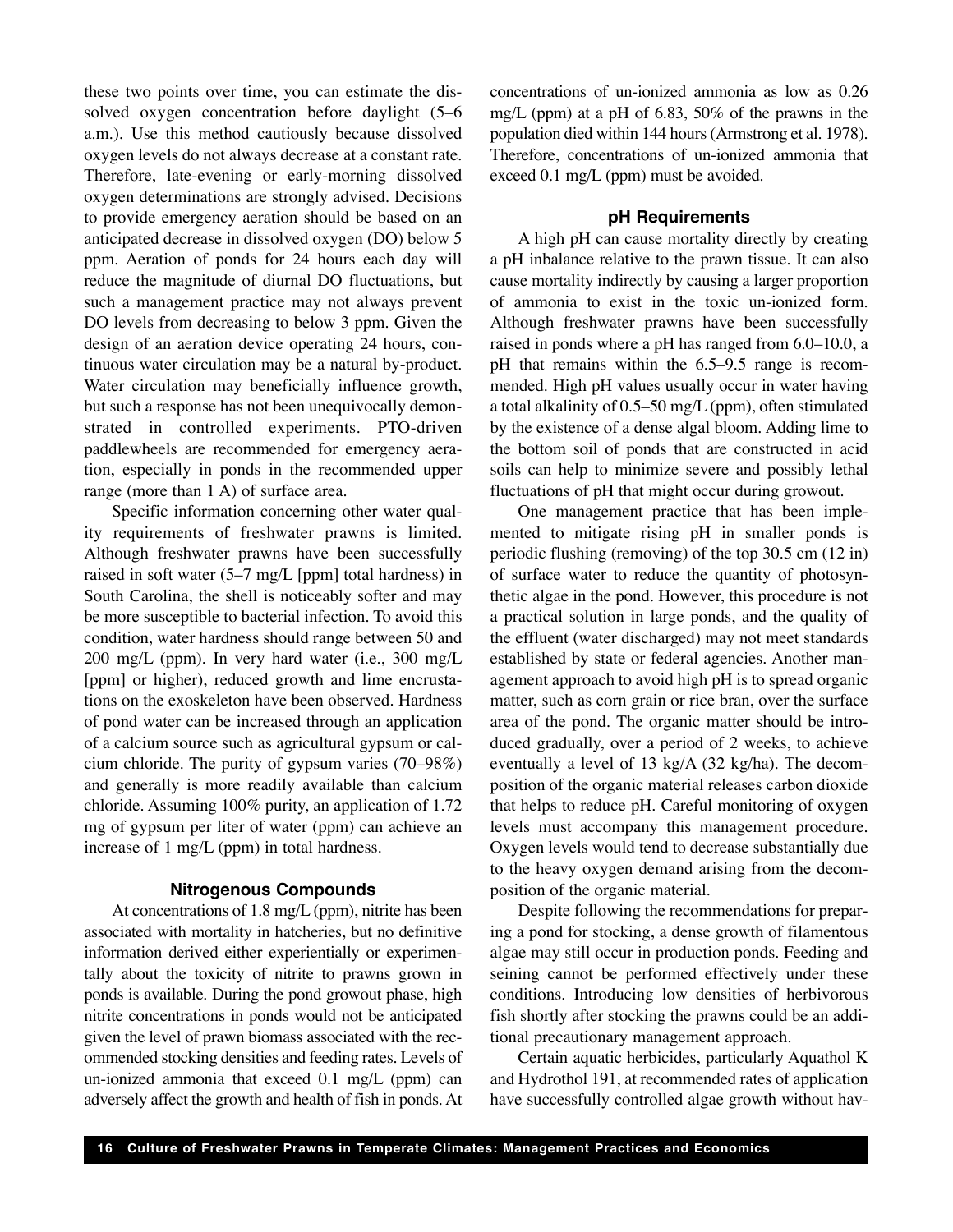ing any adverse effect on survival or behavior of shrimp. Bioassays to determine survival responses to a variety of herbicides are needed. Before any herbicide is applied, always conduct a simple bioassay. Select healthy juvenile prawns and place them in several plastic buckets filled with aerated pond water containing either no algicide or algicide at the recommended application rate. After 24 hours, if prawns exposed to algicide exhibit mortality or unusual behavior suggesting stressful conditions, then the algicide should not be used.

### **DISEASES**

Unlike marine shrimp, disease has yet to be identified as a major problem affecting production of freshwater prawns. This attractive characteristic is probably due to the comparatively lower amounts of total biomass in production ponds relative to marine shrimp enterprises. However, as stocking rate and biomass per unit area increase, the potential for disease-related mortality correspondingly increases. Some prawns in a pond population may be afflicted with shell disease that is bacterial in origin and clinically manifested by black spots on the outer shell (exoskeleton). Incidence is usually associated with physical damage to the shell. However, the disease is

not lethal and is eliminated by the shedding of the old shell and the production of a new uninfected shell. At times, algae or insect eggs may be found adhered to the shell. This condition is neither disease- nor stressrelated but would adversely affect consumer acceptance. Maintaining the best possible conditions for growth will encourage molting so that this condition is minimized or eliminated. Disease problems are most prevalent during the hatchery phase of culture and generally result from the proliferation of bacteria caused by an undesirably high organic load. Addition of oxolinic acid at 1 mg/L (1 ppm) is the recommended therapeutic treatment.

## **HARVESTING**

Growout of freshwater prawns in temperate climates involves stocking seed (juveniles) followed by a period of 110–140 days of growth, depending on geographical location. Pond harvest should be completed before morning water temperatures reach 15.6°C (60°F). Prawns can tolerate water temperatures to at least 12.8–14.4  $\degree$ C (55–58  $\degree$ F) if the temperature decreases gradually over several days. When pond water temperatures below 68°F occur for a considerable part of a 24-hour period, prawn growth rates are so low that keeping them in ponds for any extended period will not increase production appreciably.

At the end of the growout season, prawns may be either seine or drain harvested. For seine harvest, pond depth (or water volume) should be decreased by onethird before seining. Prawns can be held in small mesh livecars and loaded with a crane-basket onto trucks. Those that remain after seining can be harvested by draining the pond to concentrate them in a large rectangular bar pit (ditch) that is deeper than the surrounding pond bottom. Prawns then concentrate there for seine harvest. Water in the ditch needs to be well aerated. Some prawns may not collect in the ditch after draining and will have to be removed from the pond bottom manually.

Harvest by complete drain-down is labor saving and more efficient. It can be readily and effectively accomplished if ponds are properly designed with a smooth bottom and a slope that will ensure rapid and complete draining. Highly effective harvests have been achieved with properly constructed ponds because prawns living at water temperatures higher than 68°F will follow the receding water and eventually travel through a drain pipe into a collecting device or small collecting pond, generally located on the outside of the pond levee. There, sufficient aeration should be provided to the water to avoid stress and possible mortality as harvested prawns become concentrated. Adequate pond bottom slope and rapid drainage are critical to the efficient harvest of freshwater prawns. Ponds with very flat bottoms and small drains create many logistical problems relative to harvest.

Freshwater prawns are very hardy animals and do not die or diminish in quality when exposed to sunlight and soft muds for a short period of time. They can be collected in buckets or baskets and rinsed with clean water with few losses as long as they are not packed in extremely dense groups and not exposed to warm air temperatures for more than 15–20 minutes.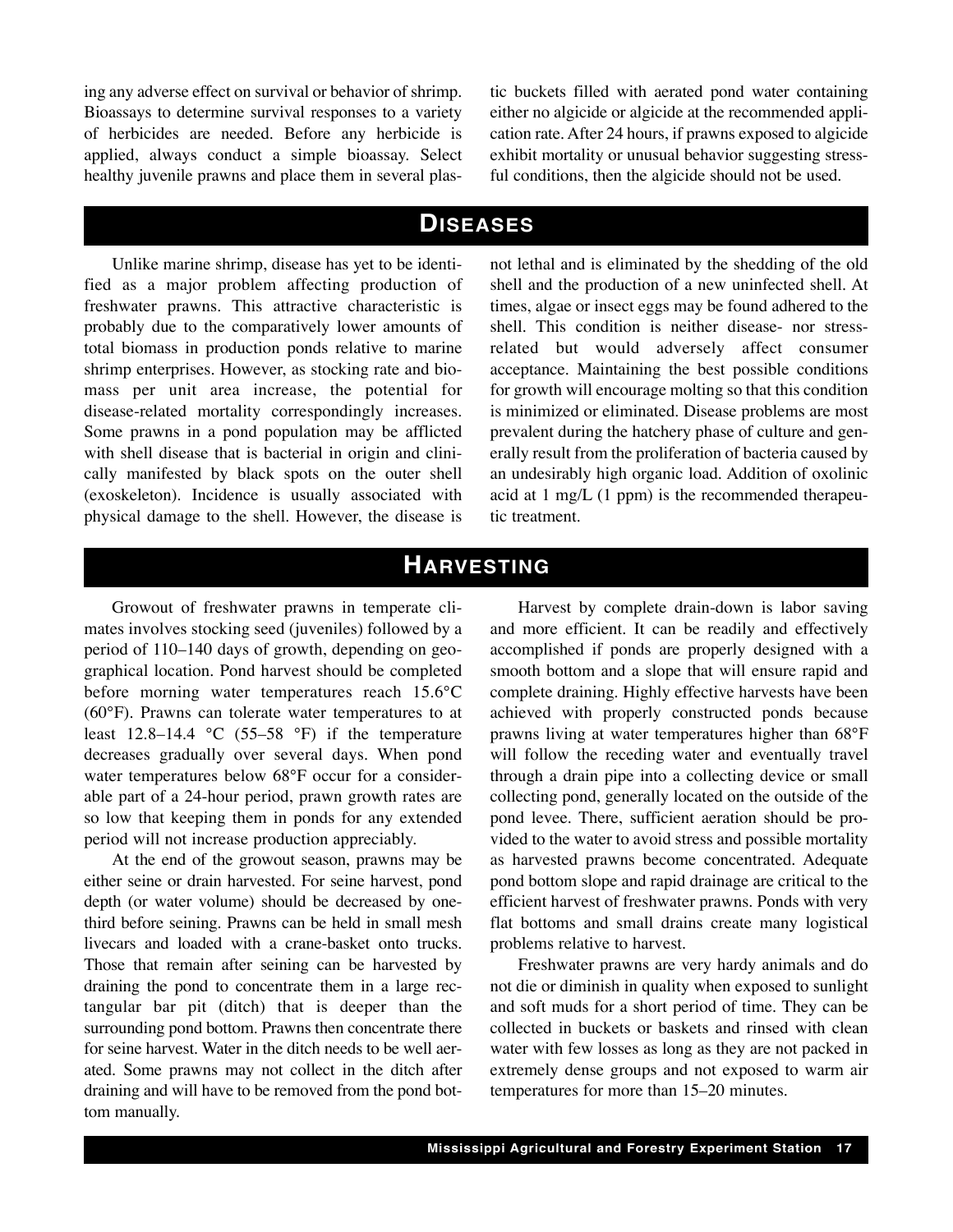Whenever possible, aeration devices for maintaining proper levels of dissolved oxygen should be located at the deep end of the pond adjacent to the drain basin area to minimize the accumulation of sediment there. Otherwise, aerators placed at the shallow end of a pond may produce depressions that will strand prawns as they follow the receding water during the drain harvest of a pond.

Selective harvest of large prawns by seining during a period of 4–6 weeks before final harvest has been practiced with the intent of increasing total yield from a pond during a growing season. Selection of the mesh size of the seine  $(1-2$  in) will depend on the desired harvest size of the prawn. Selective harvest may also be accomplished with properly designed traps. Prawns have been trapped using a wide array of traps traditionally designed for the harvest of crayfish. The reduction in population density caused by a partial seine or trap harvest results in an increase in the growth rate of the smaller prawns that remain. Through selective harvest, a freshly harvested product is available over a longer period of time. Insufficient research has been performed to determine conclusively whether a selective harvest practice is cost-effective relative to a traditional, single bulk harvest at the conclusion of the growing season.

## **LATITUDINAL DIFFERENCES**

Other research (Tidwell et al. 1996) has shown that under exact management practices and growing seasons of comparable duration (110–140 days), mean individual harvest weight of prawns and total production have the potential to be greater at higher latitudes in the northern hemisphere. Within the confines of sufficiently long growout periods, this phenomenon appears to be the result of lower mean water temperatures during the growing season. A comparison of the composition of the harvested populations at different latitudes suggests that the prolonged cooler water delays development of the ovary and egg production in female prawns. Since sexual maturity of females is delayed until later in the growing season, energy that would have been spent on reproduction is transferred to growth. As a result, larger females are produced despite the shorter growing season at higher latitudes.

## **PROCESSING AND MARKETING**

Production goals and harvesting practices should be developed in response to the market. Without this approach, financial loss due to lack of adequate storage (holding) facilities or price variability is inevitable. Demand suggests that there are small but lucrative niche markets for large live prawns and heads-on prawns on ice. Other forms will probably have to enter and be competitive within the marine shrimp commodity market. Year-round distribution of this seasonal product will require freezing. An individually quick frozen (IQF) product — both whole and headless — is an attractive form for supermarkets or restaurants. Block frozen is also an alternative method of processing for long-term distribution. Recent studies show that whole prawns, harvested 2–4 hours before exposure to the IQF process, have a shelf life of at least 1 year when stored at -18°C (0.4°F). Cold-water immersion can be used to thaw frozen prawns for immediate use. Any other thawing is restricted to refrigerated conditions. Overall acceptability is maintained for frozen prawns allowed to thaw for up to 24 hours under these conditions (Silva and Handumrongkul 1998).

Recent research conducted at the Mississippi Agricultural and Forestry Experiment Station suggests that adult freshwater prawns can be successfully livehauled for at least 24 hours at a density of 0.060 kg/L (0.5 lb/gal) with little mortality and no observed effect on exterior quality of the product. Transport under these conditions requires the provision of oxygen to the water. The prawns should be distributed vertically, as homogeneously as possible, throughout the water column, possibly in stacked "shelves." This approach avoids potential mortality due to stress and localized deterioration of water quality from crowding on the bottom of the transport tank. Ideally, the temperature of transport water should be  $20-22$  °C (68-71.6 °F) to reduce the activity level of the prawns, thus minimizing the incidence of injury and water quality problems, particularly ammonia accumulation. Researchers are investigating an alternative method for overnight transport of live freshwater prawns using a minimal amount of water.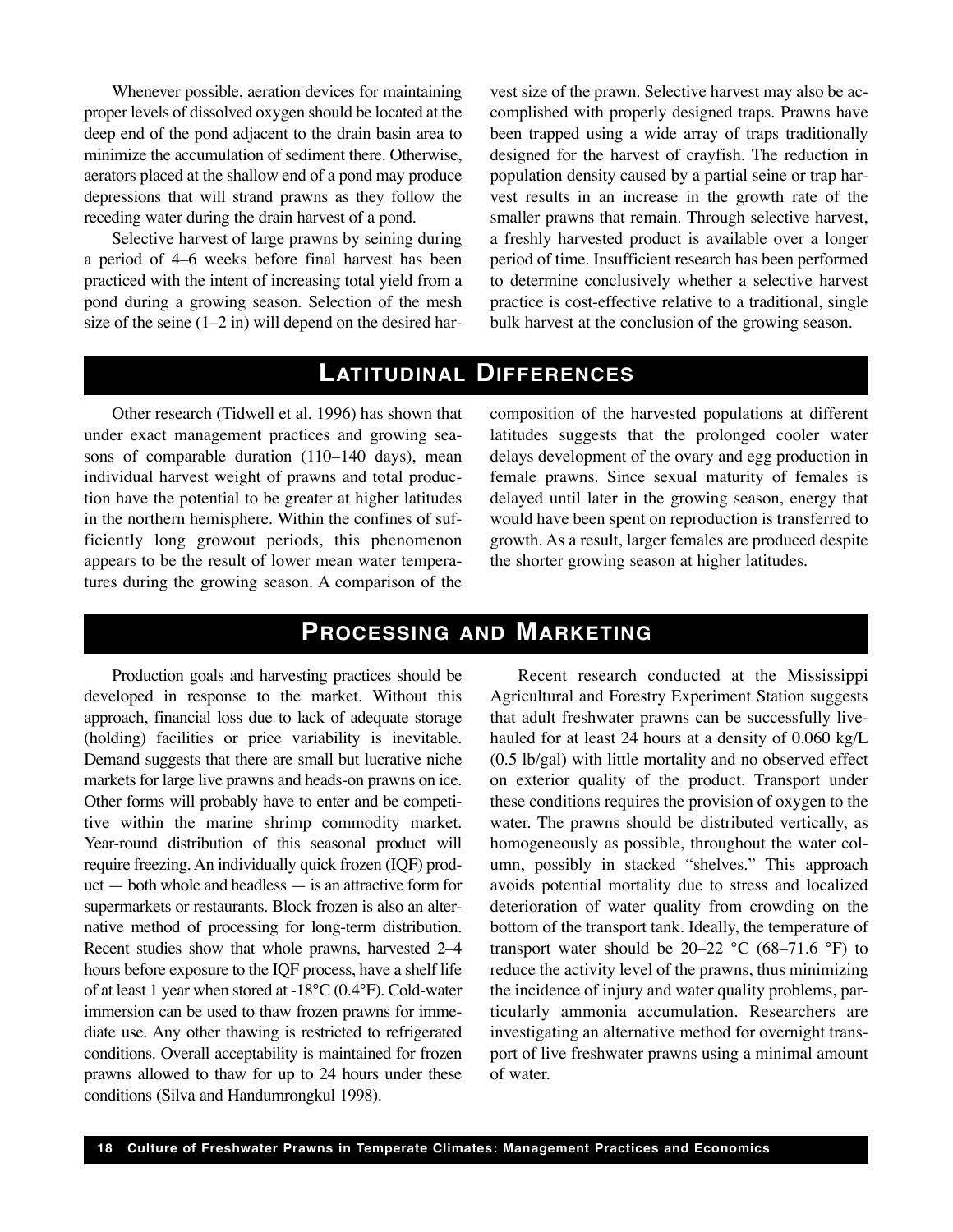## **ECONOMIC FEASIBILITY**

The evaluation of the economic feasibility of pond growout of freshwater prawn in temperate climates of the United States was based upon a hypothetical commercial pond production system (CPPS) using experimental and commercial results derived from the practice of current pond growout technology in Mississippi. Costs and returns of CPPS were estimates based on recommended management practices, biological knowledge of the species, estimated input usage and prices, and established ex-vessel shrimp prices. The CPPS was then evaluated under different combinations of economic and biological scenarios. The economic model used in this analysis incorporated production characteristics from experimental ponds and commercial operations. The model estimated ownership costs of a hypothetical commercial farm.

Experimental production results indicated that 12-count, heads-on prawns could be produced at 1,345 kg/ha (1,200 lb/A) in 0.1-ha and 0.06-ha (0.25-A and 0.15-A) ponds stocked with 30 day-old juveniles at a density of 49,420 per hectare (20,000 per acre). Commercial prawn enterprises have produced yields of 897 kg/ha (800 lb/A) when 0.8-ha to 1.2-ha (2-A to 3-A) water surface ponds were initially stocked at a density of 34,595 juveniles per hectare (14,000 juveniles per acre) (Posadas et al. 2001, 2002). Experimental results also indicated that at stocking densities of 34,595 juveniles per hectare, 1,065 kg/ha (950 lb/A) of 10 count prawns are produced in 0.1-ha (0.25-A) and 0.06-ha (0.15-A) ponds. To simplify assumptions, two stocking densities, 20,000 and 14,000 juveniles per acre (49,420 and 34,595 juveniles per hectare), were used in the economic analysis. The size of prawn farms currently ranges from a few water acres to more

than 160 water acres. For the purpose of this analysis, a hypothetical 50-water-acre (20-ha) commercial operation was assumed using 25 appropriately designed, 2-water-acre (0.8-ha) production ponds. Tables 4-5 present the critical biological and economic parameters used in the analysis of hypothetical, risk-free management systems for pond production of freshwater prawn at different levels of investment (dollars per acre). The principal differences between the two pond management systems are stocking density (juveniles per acre), desired harvest size (number per pound), and expected farm-gate price (dollars per pound). As a consequence of lower stocking density, ponds will yield fewer total pounds of prawns per acre. However, the larger individual prawns produced at a lower density can be sold at a higher farm-gate price. Historical, monthly ex-vessel

**Table 4. Critical model parameters and simulation results of hypothetical, risk-free freshwater prawn pond management systems with a stocking density of 14,000 per acre under different levels of investment, Mississippi, 2002.**

| <b>Critical parameters</b><br>and investment levels                                                                                                                                                                                                                           | Scenario I <sup>1</sup>                                            |                                                                    | Scenario II <sup>2</sup> Scenario III <sup>3</sup>                 |
|-------------------------------------------------------------------------------------------------------------------------------------------------------------------------------------------------------------------------------------------------------------------------------|--------------------------------------------------------------------|--------------------------------------------------------------------|--------------------------------------------------------------------|
| <b>Critical Biological Parameters</b><br>Stocking density (postlarvae/A)<br>Survival (%)<br>Desired harvest count (#/lb)<br>Stocking size (g)<br>Desired harvest size (q)<br>Gross feed conversion                                                                            | 14,000.000<br>75.000<br>10.000<br>0.150<br>45.400<br>2.500         | 14,000.000<br>75.000<br>10.000<br>0.150<br>45.400<br>2.500         | 14,000.000<br>75.000<br>10.000<br>0.150<br>45.400<br>2.500         |
| <b>Critical Economic Parameters</b><br>Farm-gate price, heads-on (\$/lb)<br>Processing yield, headless (%)<br>Number of production ponds (#/farm)<br>Size of production ponds (A/pond)<br>Experimental-commercial yield gap (%)<br>Capital outlay index (%)                   | 4.000<br>45.000<br>25.000<br>2.000<br>92.000<br>100.000            | 4.000<br>45.000<br>25.000<br>2.000<br>92.000<br>100.000            | 4.000<br>45.000<br>25.000<br>2.000<br>92.000<br>100.000            |
| <b>Model Description</b><br>Number of crops (#/yr)<br>Operating capital (\$/yr)<br>Initial fixed investment (\$)<br>Number of juveniles stocked (M/yr)<br>Average shrimp production (heads-on) (lb/A)<br>Total shrimp production (heads-on) (lb/yr)<br>Feed required (ton/yr) | 1.00<br>106,143<br>266,704<br>0.70<br>966.00<br>48,300.00<br>60.38 | 1.00<br>106,143<br>215,279<br>0.70<br>966.00<br>48,300.00<br>60.38 | 1.00<br>102,259<br>143,733<br>0.70<br>966.00<br>48,300.00<br>60.38 |
| <b>Model Results</b><br>Net return above specified expenses (\$/yr)<br>Payback period (yr)<br>Net present value (10-yr cash flow) (\$)<br>Internal rate of return $(10-yr \cosh flow)$ (%)                                                                                    | 44,588<br>3.910<br>109,170<br>20.003                               | 49,580<br>2.941<br>183,801<br>29.828                               | 64,573<br>1.782<br>302,883<br>54.348                               |

1 Investment includes pond construction, all machinery, and all land.

2 Investment includes pond construction and all machinery, but no land.

3 Investment includes pond construction and aquaculture machinery, but no land.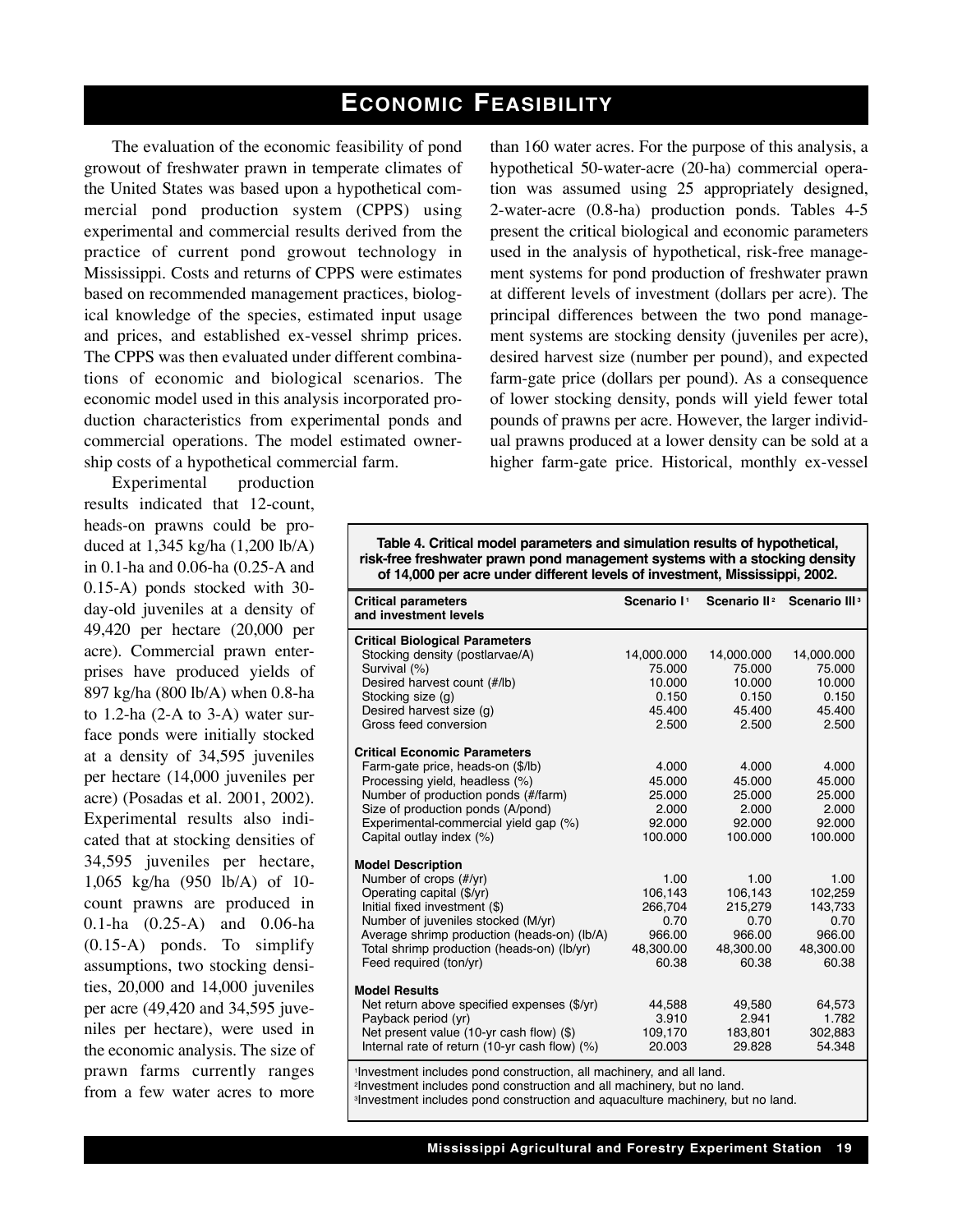prices of headless marine shrimp products in the northern Gulf of Mexico and monthly average import prices of frozen headless marine shrimp products published by the National Marine Fisheries Service website (www.st.nmfs.gov/st1/) were used as a basis for determining the most likely farm-gate prices for a heads-on, fresh, on-ice product sold in the prawn commodity markets. Another marketing form that producers can consider is a heads-on and headless individually quick frozen (IQF) product.

Determination of the economic feasibility of an investment project is based upon the internal rate of return (IRR) method. The decision rule is the following: if IRR is greater than or equal to the cost of capital, then the project is accepted. Otherwise, it is rejected. The cost of capital is the interest rate at which money can be borrowed and is based upon the prime rate at which banks borrow money from the Federal Reserve Bank

system. Another interest rate that can be used for comparison to the IRR is an investor's expected rate of return, commonly accepted as 25%. This rate is higher than the interest rates of commercial banks because the risk factor of the investment is included. The higher percentage rate used in the decision rule represents a more conservative approach in determining whether to accept or reject a project. The payback period (PP) estimates the number of years necessary to recover the initial investment from the expected annual net income before any allowance for depreciation.

Three different levels of investment adapted from D'Abramo et al. (2002) were used to evaluate the economic feasibility of the CPPS models. Scenario I refers to a CPPS that must invest in newly constructed 2 water-acre ponds, all farm and aquaculture machinery, and newly acquired land (Table 6). Scenario II describes a CPPS with investment on new pond construction and all machinery but with land already

**Table 5. Critical model parameters and simulation results of hypothetical, risk-free freshwater prawn pond management systems with a stocking density of 20,000 per acre under different levels of investment, Mississippi, 2002.**

| <b>Critical parameters</b><br>and investment levels                              | Scenario I <sup>1</sup> | Scenario II <sup>2</sup> | Scenario III <sup>3</sup> |
|----------------------------------------------------------------------------------|-------------------------|--------------------------|---------------------------|
| <b>Critical Biological Parameters</b>                                            |                         |                          |                           |
| Stocking density (postlarvae/A)                                                  | 20,000.000              | 20,000.000               | 20,000.000                |
| Survival (%)                                                                     | 75.000                  | 75.000                   | 75.000                    |
| Desired harvest count (#/lb)                                                     | 12.000                  | 12.000                   | 12.000                    |
| Stocking size (g)                                                                | 0.150                   | 0.150                    | 0.150                     |
| Desired harvest size (g)                                                         | 37.830                  | 37.830                   | 37.830                    |
| Gross feed conversion                                                            | 2.500                   | 2.500                    | 2.500                     |
| <b>Critical Economic Parameters</b>                                              |                         |                          |                           |
| Farm-gate price, heads-on (\$/lb)                                                | 3.000                   | 3.000                    | 3.000                     |
| Processing yield, headless (%)                                                   | 45.000                  | 45.000                   | 45.000                    |
| Number of production ponds (#/farm)                                              | 25.000                  | 25.000                   | 25.000                    |
| Size of production ponds (A/pond)                                                | 2.000                   | 2.000                    | 2.000                     |
| Experimental-commercial yield gap (%)                                            | 92.000                  | 92.000                   | 92.000                    |
| Capital outlay index (%)                                                         | 100.000                 | 100.000                  | 100.000                   |
| <b>Model Description</b>                                                         |                         |                          |                           |
| Number of crops (#/yr)                                                           | 1.00                    | 1.00                     | 1.00                      |
| Operating capital (\$/yr)                                                        | 124,510                 | 124,510                  | 120,626                   |
| Initial fixed investment (\$)                                                    | 266,704                 | 215,279                  | 143,733                   |
| Number of juveniles stocked (M/yr)                                               | 1.00                    | 1.00                     | 1.00                      |
| Average shrimp production (heads-on) (lb/A)                                      | 1,150.00                | 1,150.00                 | 1,150.00                  |
| Total shrimp production (heads-on) (lb/yr)                                       | 57,500.00               | 57,500.00                | 57,500.00                 |
| Feed required (ton/yr)                                                           | 71.88                   | 71.88                    | 71.88                     |
| <b>Model Results</b>                                                             |                         |                          |                           |
| Net return above specified expenses (\$/yr)                                      | 5,521                   | 10,513                   | 25,506                    |
| Payback period (yr)                                                              | 9.151                   | 6.307                    | 3.455                     |
| Net present value (10-yr cash flow) (\$)                                         | (109, 057)              | (34, 426)                | 84,656                    |
| Internal rate of return (10-yr cash flow) (%)                                    | $-2.365$                | 5.545                    | 24.016                    |
| <sup>1</sup> Investment includes pond construction, all machinery, and all land. |                         |                          |                           |

2 Investment includes pond construction and all machinery, but no land.

3 Investment includes pond construction and aquaculture machinery, but no land.

owned. Scenario III requires investment on new pond construction and aquaculture machinery only, while general farm equipment and land are already owned.

The base CPPS model labeled as Scenario I requires an initial fixed investment of \$266,704 (Tables 4-5). A detailed description of the type, number, and costs of land, pond construction, machinery, and equipment necessary for the base CPPS model is presented in Table 6. With a stocking density of 20,000 juveniles per acre, operating capital amounts to \$124,510 per crop (Table 6). Given the base model assumptions, an estimated 57,500 lb of 12-count prawns are produced during a 4-month growout period each year. The estimated average cost of production is \$2.90/lb, consisting of \$2.17/lb average variable costs and \$0.74/lb average fixed costs. The major cost items are juveniles (36%), feed (15%), labor (13%), and repair and maintenance (9%) for operations, as well as depreciation (56%) and interest on investment (37%) for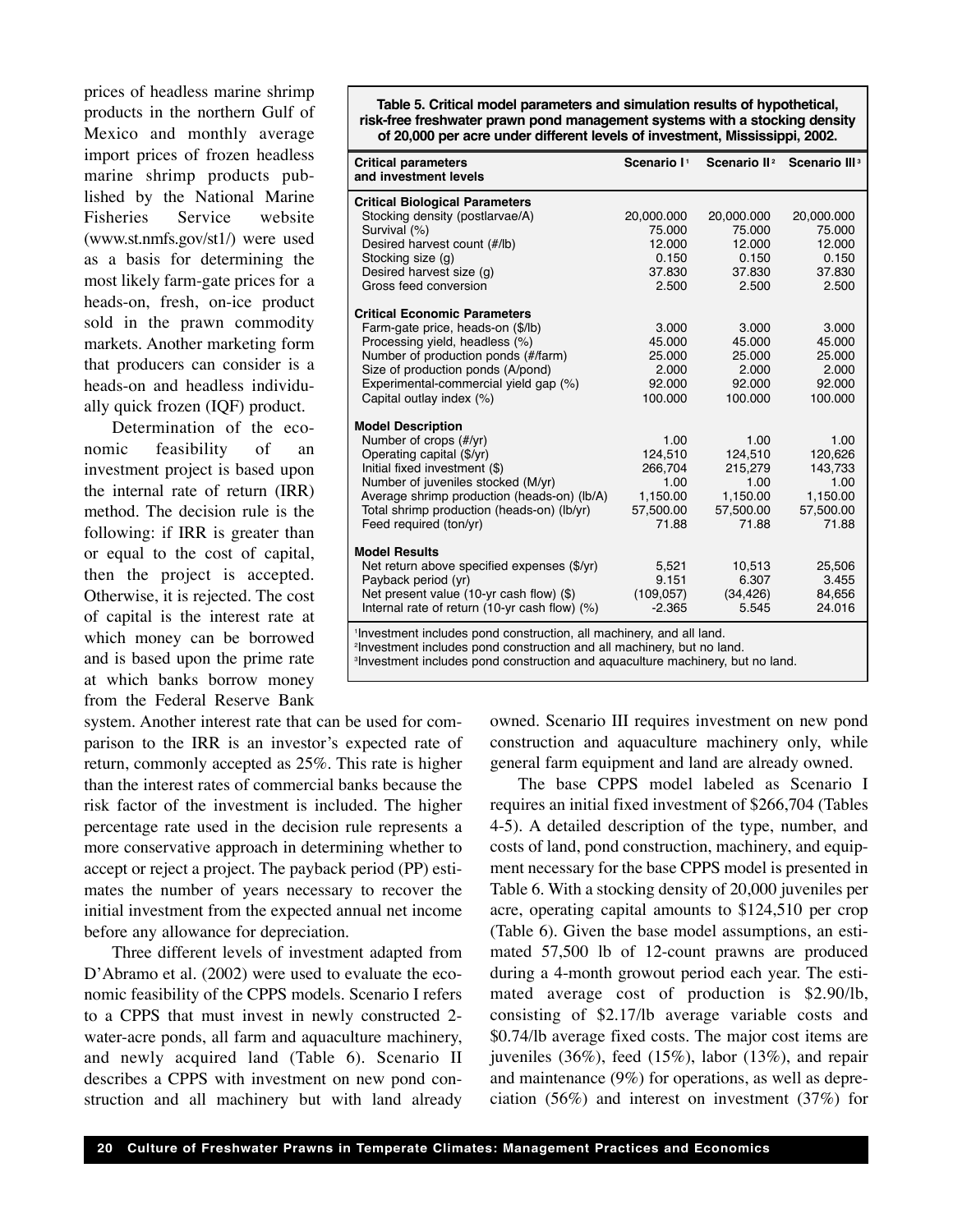fixed costs (Table 7). At an average established farmgate price of \$3/lb for a heads-on, fresh on-ice product, annual net return above specified expenses is \$5,521, payback period is more than 9 years, and net present value and internal rate of return are negative for Scenario I (Table 5). Scenario I can be considered a benchmark for further economic analysis of CPPS under different technical, biological, and market conditions. At a gross feed conversion (FCR) of 2.5:1, estimated total feed consumption was 71.88 tons per crop (Table 5). The number of 45-day-old juveniles needed for stocking was 1 million per crop (Table 5).

The economic and biological constraints to freshwater prawn aquaculture in the United States can be adequately managed to promote the growth of this emerging industry. Economic feasibility can be enhanced by a combination of revenue-enhancing and cost-reducing measures that include improvement in prawn growth and market development. For example, improvements in farm-gate prices (\$1/lb more) due to the production of larger prawns (10-count) influence the economic feasibility of freshwater prawn aquaculture. The combined effects of lower prawn counts, resulting from a lower stocking density management strategy, and higher farm-gate prices on the aquaculture of freshwater prawn are encouraging (Scenario I, Table 4). With a simultaneous improvement in prawn size (20%) and a price increase of \$1/lb, pond culture of freshwater prawns is economically viable at a lower stocking density (14,000 per acre) and 50 water acres in operation.

Changes in the levels of investment on CPPS also allow the prawn farmer to realize higher net returns to specified expenses (e.g., land, labor, and management). Scenario II (Tables 4-5) allows growers who already own land suitable for freshwater prawn production to construct new ponds and purchase and install machinery and equipment. Scenario III (Tables 4-5) refers to a farming situation whereby land and farm-wide equipment are already owned, new ponds need construction, and aquaculture-specific equipment must be purchased and installed. The favorable IRR values suggest that these scenarios are economically feasible at initial

| Table 6. Estimated initial investment requirements for a 50-water-acre,<br>single-enterprise freshwater prawn pond production system, Mississippi, 2002. |           |              |                      |                     |             |                   |                  |  |
|----------------------------------------------------------------------------------------------------------------------------------------------------------|-----------|--------------|----------------------|---------------------|-------------|-------------------|------------------|--|
| Item                                                                                                                                                     | Quantity  | Unit<br>cost | <b>Total</b><br>cost | Percent<br>of total | Per<br>pond | Per<br>water acre | Per<br>land acre |  |
|                                                                                                                                                          |           | \$           | \$                   | %                   | \$          | \$                | \$               |  |
| <b>Land and Pond Construction Costs</b>                                                                                                                  |           |              |                      |                     |             |                   |                  |  |
| Land (acres)                                                                                                                                             | 60.50     | 800.00       | 48,400               | 18.15               | 1,936       | 968               | 800              |  |
| Surveying (acres)                                                                                                                                        | 60.50     | 50.00        | 3,025                | 1.13                | 121         | 61                | 50               |  |
| Earth moving (cubic yards)                                                                                                                               | 62,900.00 | 0.80         | 50,320               | 18.87               | 2,013       | 1,006             | 832              |  |
| Drainage structure (acres)                                                                                                                               | 50.00     | 100.00       | 5.000                | 1.87                | 200         | 100               | 83               |  |
| Drain channel (acres)                                                                                                                                    | 50.00     | 50.00        | 2,500                | 0.94                | 100         | 50                | 41               |  |
| Artificial substrates (acres)                                                                                                                            | 50.00     | 0.00         | 0                    | 0.00                | $\mathbf 0$ | $\mathbf 0$       | $\Omega$         |  |
| Gravel (acres)                                                                                                                                           | 50.00     | 43.00        | 2,150                | 0.81                | 86          | 43                | 36               |  |
| Vegetative cover (acres)                                                                                                                                 | 5.25      | 110.00       | 578                  | 0.22                | 23          | 12                | 10               |  |
| <b>Subtotal</b>                                                                                                                                          |           |              | 111,973              | 41.98               | 4,479       | 2,239             | 1,851            |  |
| <b>Machinery and Equipment Costs</b>                                                                                                                     |           |              |                      |                     |             |                   |                  |  |
| Tractor (50 hp)                                                                                                                                          | 1.00      | 20,046.00    | 20,046               | 7.52                | 802         | 401               | 331              |  |
| Truck (1/2 ton, 4x4)                                                                                                                                     | 1.00      | 20,000.00    | 20,000               | 7.50                | 800         | 400               | 331              |  |
| Feed truck (3/4 ton, used)                                                                                                                               | 1.00      | 5,250.00     | 5,250                | 1.97                | 210         | 105               | 87               |  |
| Dissolved oxygen meter (w/ 12-ft cable)                                                                                                                  | 1.00      | 800.00       | 800                  | 0.30                | 32          | 16                | 13               |  |
| PTO-driven paddlewheel (w/ 540 rpm shaft)                                                                                                                | 1.00      | 3,500.00     | 3,500                | 1.31                | 140         | 70                | 58               |  |
| Paddlewheel aerator (2 hp)                                                                                                                               | 25.00     | 900.00       | 22,500               | 8.44                | 900         | 450               | 372              |  |
| Electrical distribution (acres)                                                                                                                          | 50.00     | 106.00       | 5.300                | 1.99                | 212         | 106               | 88               |  |
| Side-mounted mower (6 ft)                                                                                                                                | 1.00      | 4,500.00     | 4,500                | 1.69                | 180         | 90                | 74               |  |
| Truck-mounted feeder (4,000 lb)                                                                                                                          | 1.00      | 6.500.00     | 6,500                | 2.44                | 260         | 130               | 107              |  |
| Electronic feeder scale (w/ printer)                                                                                                                     | 1.00      | 3,200.00     | 3,200                | 1.20                | 128         | 64                | 53               |  |
| Feed storage bin (10 ton)                                                                                                                                | 1.00      | 2.200.00     | 2,200                | 0.82                | 88          | 44                | 36               |  |
| Service building (20 ft X 40 ft)                                                                                                                         | 1.00      | 27.000.00    | 27,000               | 10.12               | 1.080       | 540               | 446              |  |
| Water supply (w/ 3,000 qpm pump)                                                                                                                         | 1.00      | 30,000.00    | 30,000               | 11.25               | 1,200       | 600               | 496              |  |
| Chemical boat (14 ft, 42-in bottom)                                                                                                                      | 1.00      | 1,560.00     | 1,560                | 0.58                | 62          | 31                | 26               |  |
| Outboard motor (30 hp)                                                                                                                                   | 1.00      | 1,600.00     | 1,600                | 0.60                | 64          | 32                | 26               |  |
| Boat trailer (14-in wheels)                                                                                                                              | 1.00      | 775.00       | 775                  | 0.29                | 31          | 16                | 13               |  |
| <b>Subtotal</b>                                                                                                                                          |           |              | 154,731              | 58.02               | 6,189       | 3,095             | 2,558            |  |
| <b>Total Initial Investment Costs</b>                                                                                                                    |           |              | 266,704              | 100.00              | 10,668      | 5,334             | 4,408            |  |

**Mississippi Agricultural and Forestry Experiment Station 21**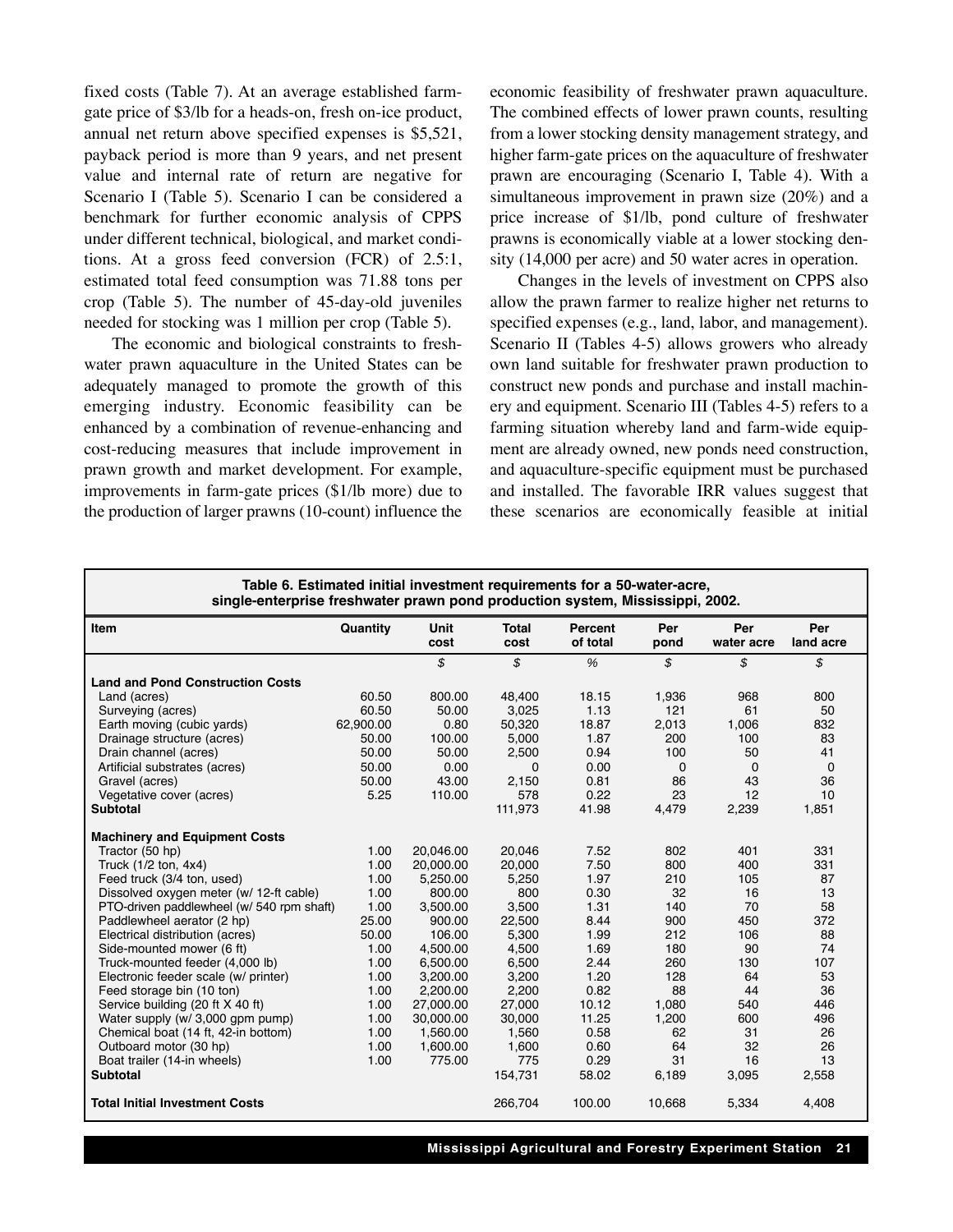stocking densities of 14,000 per acre. At a 20,000-peracre initial stocking density, only scenario III is suggested as economically feasible. Recent research results suggest that a stocking density of 8,500 per acre is comparatively the most economically feasible of all three scenarios. This density is sufficiently high to produce a larger, higher priced product and to increase overall production. Likewise, it allows for a reduction in the proportionately highest components of operational costs — the purchase of juveniles and feed.

In summary, a hypothetical commercial pond aquaculture production system was developed based on current information on pond growout technology in the United States. The projected costs and returns of CPPS were estimated based on recommended management practices, biological knowledge of the species, estimated input usage and prices, and established farm-gate prices. Simulation models were developed to evaluate the economic viability of CPPS under different economic and biological scenarios relating to the pond culture of the species in the United States. Further research needs to be directed toward capitalizing on new markets of different product forms, developing improved pond management systems, and solving the logistical problems that accompany the construction and operation of a commercial pond production system.

| Table 7. Estimated annual costs of freshwater prawn production in a 50-water-acre,<br>single-enterprise pond production system, Mississippi, 2002. |              |              |                      |             |                   |                  |                       |                  |
|----------------------------------------------------------------------------------------------------------------------------------------------------|--------------|--------------|----------------------|-------------|-------------------|------------------|-----------------------|------------------|
| Item                                                                                                                                               | Quantity     | Unit<br>cost | <b>Total</b><br>cost | Per<br>pond | Per<br>water acre | Per<br>land acre | Per pound<br>heads-on | Pct. of<br>total |
|                                                                                                                                                    |              | \$           | \$                   | \$          | \$                | \$               | \$                    | %                |
| <b>Variable Costs</b>                                                                                                                              |              |              |                      |             |                   |                  |                       |                  |
| Repair and maintenance (acre)                                                                                                                      | 50.00        | 229.1862     | 11,459               | 458         | 229               | 189              | 0.20                  | 9.2              |
| Fuel (acre)<br>Electricity                                                                                                                         | 50.00        | 116.5132     | 5,826                | 233         | 117               | 96               | 0.10                  | 4.7              |
| Electric aerators (kwh)                                                                                                                            | 71,200.00    | 0.0871       | 6,202                | 248         | 124               | 103              | 0.11                  | 5.0              |
| Water pump (kwh)                                                                                                                                   | 2.871.00     | 0.0871       | 250                  | 10          | 5                 | 4                | 0.00                  | 0.2              |
| Chemicals (acre)                                                                                                                                   | 50.00        | 104.3050     | 5,215                | 209         | 104               | 86               | 0.09                  | 4.2              |
| Telephone expense (acre)                                                                                                                           | 50.00        | 50.0000      | 2,500                | 100         | 50                | 41               | 0.04                  | 2.0              |
| Juveniles (1,000 pieces)                                                                                                                           | 1,000.00     | 45.0000      | 45,000               | 1,800       | 900               | 744              | 0.78                  | 36.1             |
| Feed (ton)                                                                                                                                         | 71.88        | 256.0000     | 18,400               | 736         | 368               | 304              | 0.32                  | 14.8             |
| Labor (hr)                                                                                                                                         | 2.275.30     | 7.0000       | 15,927               | 637         | 319               | 263              | 0.28                  | 12.8             |
| Crushed ice (lb)                                                                                                                                   | 57,500.00    | 0.0600       | 3,450                | 138         | 69                | 57               | 0.06                  | 2.8              |
| Hauling (lb)                                                                                                                                       | 57,500.00    | 0.0568       | 3,266                | 131         | 65                | 54               | 0.06                  | 2.6              |
| Miscellaneous (pond)                                                                                                                               | 25.00        | 50.0000      | 1,250                | 50          | 25                | 21               | 0.02                  | 1.0              |
| Operating interest (\$)                                                                                                                            | 115,294.9000 | 5.00%        | 5,765                | 231         | 115               | 95               | 0.10                  | 4.6              |
| <b>Total Variable Costs</b>                                                                                                                        |              |              | 124,510              | 4,980       | 2,490             | 2,058            | 2.17                  | 100.0            |
| <b>Fixed Costs</b>                                                                                                                                 |              |              |                      |             |                   |                  |                       |                  |
| Depreciation                                                                                                                                       |              |              | 23,622               | 945         | 472               | 390              | 0.41                  | 55.6             |
| Interest on investment                                                                                                                             |              |              | 15,755               | 630         | 315               | 260              | 0.27                  | 37.1             |
| Taxes and insurance                                                                                                                                |              |              | 3.091                | 124         | 62                | 51               | 0.05                  | 7.3              |
| <b>Total Fixed Costs</b>                                                                                                                           |              |              | 42,469               | 1,699       | 849               | 702              | 0.74                  | 100.0            |
| <b>Total Costs</b>                                                                                                                                 |              |              | 166,979              | 6,679       | 3,340             | 2,760            | 2.90                  |                  |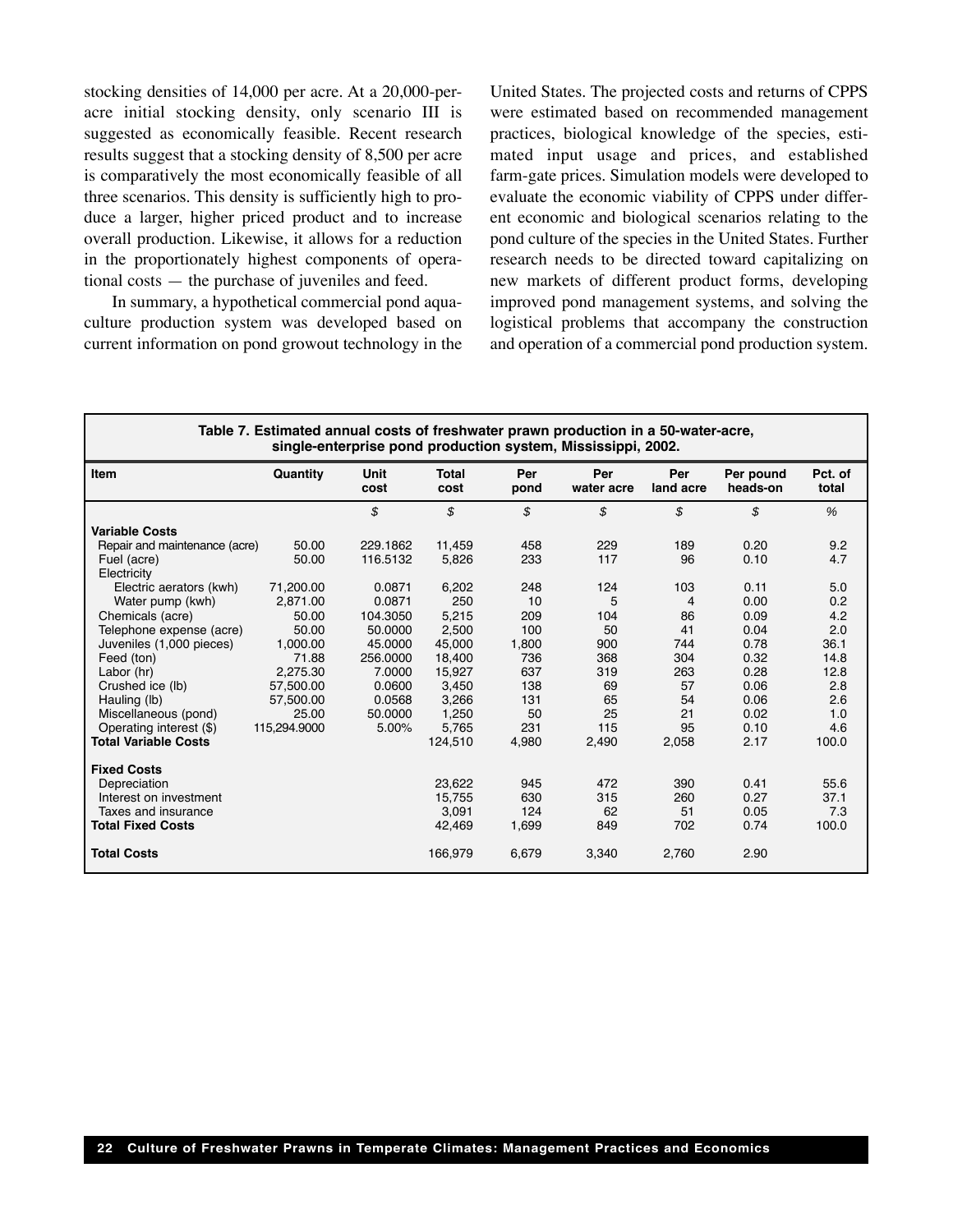### **REFERENCES**

- **Aquacop.** 1977. *Macrobrachium rosenbergii* (DeMan) culture in Polynesia: Progress in developing a mass intensive larval rearing technique in clear water. Proceedings of the World Mariculture Society 8:311-326.
- **Armstrong, D.A., M.J. Stephenson, A.W. Knight, and J.E. Colt.** 1978. Interaction of ionized and unionized ammonia on short-term survival and growth of prawn larvae, *Macrobrachium rosenbergii*. *Biological Bulletin* 154:15- 31.
- **Bruggeman, E.P., P. Sorgeloos, and P. Vanhaecke.** 1980. Improvements in the decapsulation technique of Artemia cysts. In *The Brine Shrimp Artemia, Vol. 3, Ecology, Culturing, Use in Aquaculture,* ed. G. Persoone, P. Sorgeloos, 0. Roels, and E. Jaspers, 261-269. Wetteren, Belgium: Universal Press.
- **Coyle, S.D., J.H. Tidwell, and A. Van Arnum.** 2001. The effect of biomass density on transport survival of juvenile freshwater prawn, *Macrobrachium rosenbergii*. *Journal of Applied Aquaculture* 11(3):57-63.
- **D'Abramo, L.R., C.L. Ohs, T.R. Hanson, and J.L. Montanez.** 2002. Production of the red swamp crayfish in earthen ponds without planted forage: Management practices and economics. Mississippi Agricultural and Forestry Experiment Station Bulletin 115. Mississippi State University.
- **D'Abramo, L.R., W.H. Daniels, P.D. Gerard, W.H. Jun, and C.G. Summerlin**. 2000. Influence of water volume, surface area, and water replacement rate on weight gain of juvenile freshwater prawns, *Macrobrachium rosenbergii*. Aquaculture 182:161-171.
- **Daniels, W.H., L.R. D'Abramo, and L. de Parseval.** 1992. Design and management of a closed recirculating "clearwater" hatchery system for freshwater prawns, *Macrobrachium rosenbergii* DeMan, 1879. *Journal of Shellfish Research* 11:65-73.
- **Griessinger, J.M., T. Robin, T. Pollet, and M.J. Pierre.** 1989. Progress in the use of biological filtration in mass production of *Macrobrachium rosenbergii* postlarvae in closed system in French Guiana. Published abstract, 20<sup>th</sup> Annual Meeting of the World Aquaculture Society, Aquaculture '89, Los Angeles, California.
- **Posadas, B.C., S.C. Walters, and R.D. Long.** 2002. Effects of using different protein levels on freshwater prawn *Macrobrachium rosenbergii* pond production. *World Aquaculture* 33(4):41-43.
- **Posadas, B.C., S.C. Walters, and R.D. Long.** 2001. Experimental pond growout of freshwater prawn in Mississippi using different protein levels. *Global Aquaculture Advocate* 4(4):28-29.
- **Silva, J.L., and C. Handumrongkul.** 1998. Storage stability and some costs of cryogenically frozen, whole freshwater prawns. Mississippi Agricultural and Forestry Experiment Station Bulletin 1073. Mississippi State University.
- **Taylor, J.B., J.L. Wilson, A. Spicer, T.K. Hill, and M. Fondren.** 2002. Effects of stocking density and the benefit of additional substrate in nursery production of juvenile freshwater prawn *Macrobrachium rosenbergii*. Abstract, Book of Abstracts, Aquaculture America, 2002, San Diego, California, January 27-30, p.329.
- **Tidwell, J.H., S.D. Coyle, A. Van Arnum, and C. Weibel.** 2000. Production response of freshwater prawns *Macrobrachium rosenbergii* to increasing amounts of artificial substrate in ponds. *Journal of the World Aquaculture Society* 31(3):452-458.
- **Tidwell, J.H., S.D. Coyle, C. Weibel, and J. Evans.** 1999. Effects and interactions of stocking density and added substrate on production and population structure of freshwater prawns *Macrobrachium rosenbergii*. *Journal of the World Aquaculture Society* 30(2):174-179.
- **Tidwell, J.H., S.D. Coyle, and G. Schulmeister.** 1998. Effects of added substrate on the production and population characteristics of freshwater prawns *Macrobrachium rosenbergii* in ponds. *Journal of the World Aquaculture Society* 29(1):17-22.
- **Tidwell, J.H., L.R. D'Abramo, C.D. Webster, S.D. Coyle, and W.H. Daniels.** 1996. A standardized comparison of semi-intensive pond culture of freshwater prawns *Macrobrachium rosenbergii* at different latitudes: Production increases associated with lower water temperatures. *Aquaculture* 141:145-158.
- **Wilson, J.L., E. Marcus, J.B. Taylor, T.K. Hill, and M. Fondren.** 2002. Vertical versus horizontal orientation of additional substrate in nursery production of juvenile freshwater prawn *Macrobrachium rosenbergii*. Abstract, Book of Abstracts, Aquaculture America, 2002, San Diego, California, January 27-30, p. 365.